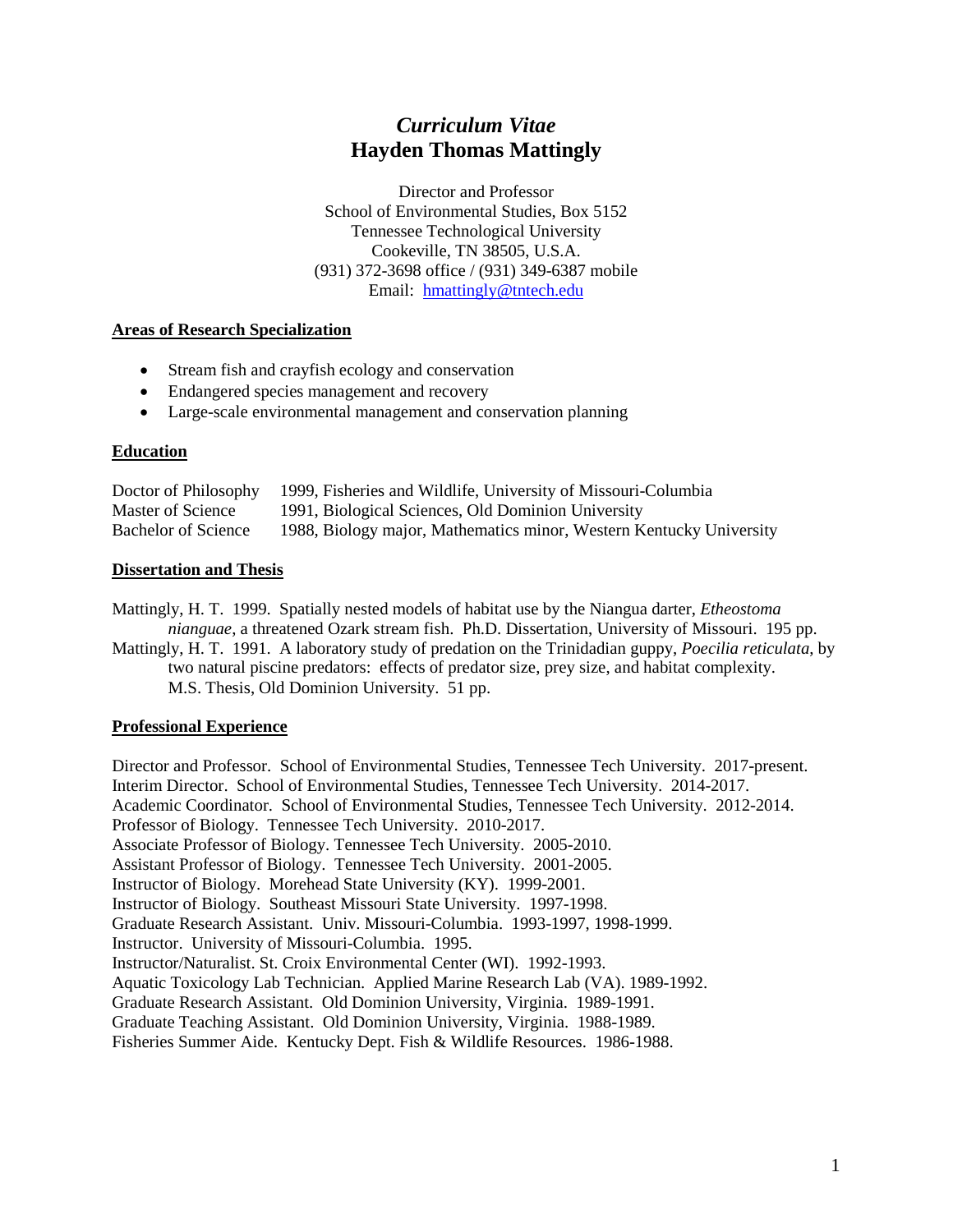#### **Selected Awards and Honors**

- **2019 --** Non-instructional Faculty Assignment Award. Presented to only two faculty members each year by Tennessee Tech University. Awarded to Hayden Mattingly for working as volume editor and manuscript co-author for an upcoming special issue of the peer-reviewed journal *Southeastern Naturalist* devoted to aquatic fauna of Tennessee's Barrens Plateau.
- **2014 --** Research and Creative Activity Award. Presented to one faculty member each year by the College of Arts and Sciences, Tennessee Tech University. Awarded to Hayden Mattingly for serving as volume editor and co-author on seven peer-reviewed manuscripts for Special Issue 4 of *Southeastern Naturalist*.
- **2013 --** Best Student Presentation Award. Presented by Southeastern Fishes Council to Brianna Zuber (co-author Hayden Mattingly) for presentation on species-habitat associations of a rare Tennessee stream fish at four spatial scales.
- **2012 --** Non-Instructional Faculty Assignment Award, Tennessee Tech University. Awarded to Hayden Mattingly for working as volume editor and manuscript co-author for special issue on Blackside Dace for the peer-reviewed journal *Southeastern Naturalist*.
- **2011 --** W. Don Baker Memorial Award for Best Scientific Presentation. Presented by American Fisheries Society, North Carolina Chapter, to Tyler Black (co-authors Hayden Mattingly and David Smith) for presentation on habitat use of stream-dwelling crayfish during reproductive seclusion.
- **2005 --** Dequine Best Fisheries Presentation Award. Presented by the Southeastern Association of Fish and Wildlife Agencies to Hayden Mattingly and Jason Detar for oral presentation and manuscript on Southern Redbelly Dace anesthesia.

### **Lecture and Laboratory Courses Taught**

*Tennessee Technological University*

Biology 1000 – Introduction to Biological Methods. Biology 1010 -- General Biology (laboratory). Biology 1110 -- General Zoology. Wildlife and Fisheries Science 4730/5730 -- Conservation Biology. Biology/Wildlife and Fisheries Science 4810/5810 -- Ichthyology. Biology/Wildlife and Fisheries Science 4840/5840 -- Limnology. Biology 4990 -- Topics (Various topics for undergraduate students). Biology 6660 -- Fish Ecology. Biology 6980 -- Topics: Applied Logistic Regression. Biology 6990 -- Research and Thesis. Environmental Sciences Biology 7120 -- Endangered Species Biology. Environmental Sciences Biology 7970 -- Topics: Environmental Biology. Environmental Sciences Biology 7970 -- Topics: Scientific Journal Review. Environmental Sciences Biology 7990 -- Research and Dissertation. Environmental Sciences 7900 -- Scientific Writing and Grantsmanship.

# *Other universities*

Biology 105 -- Introduction to Biological Sciences.

Biology 160 -- Introduction to Biological Principles.

Biology 171L -- Principles of Biology Laboratory.

Zoology 200 -- Animal Biology.

Biology 589 -- Special Topics.

Natural Resources 70 -- Ecology and Renewable Resource Management.

Biological Sciences 115N -- General Biology I Laboratory.

Biological Sciences 116N -- General Biology II Laboratory.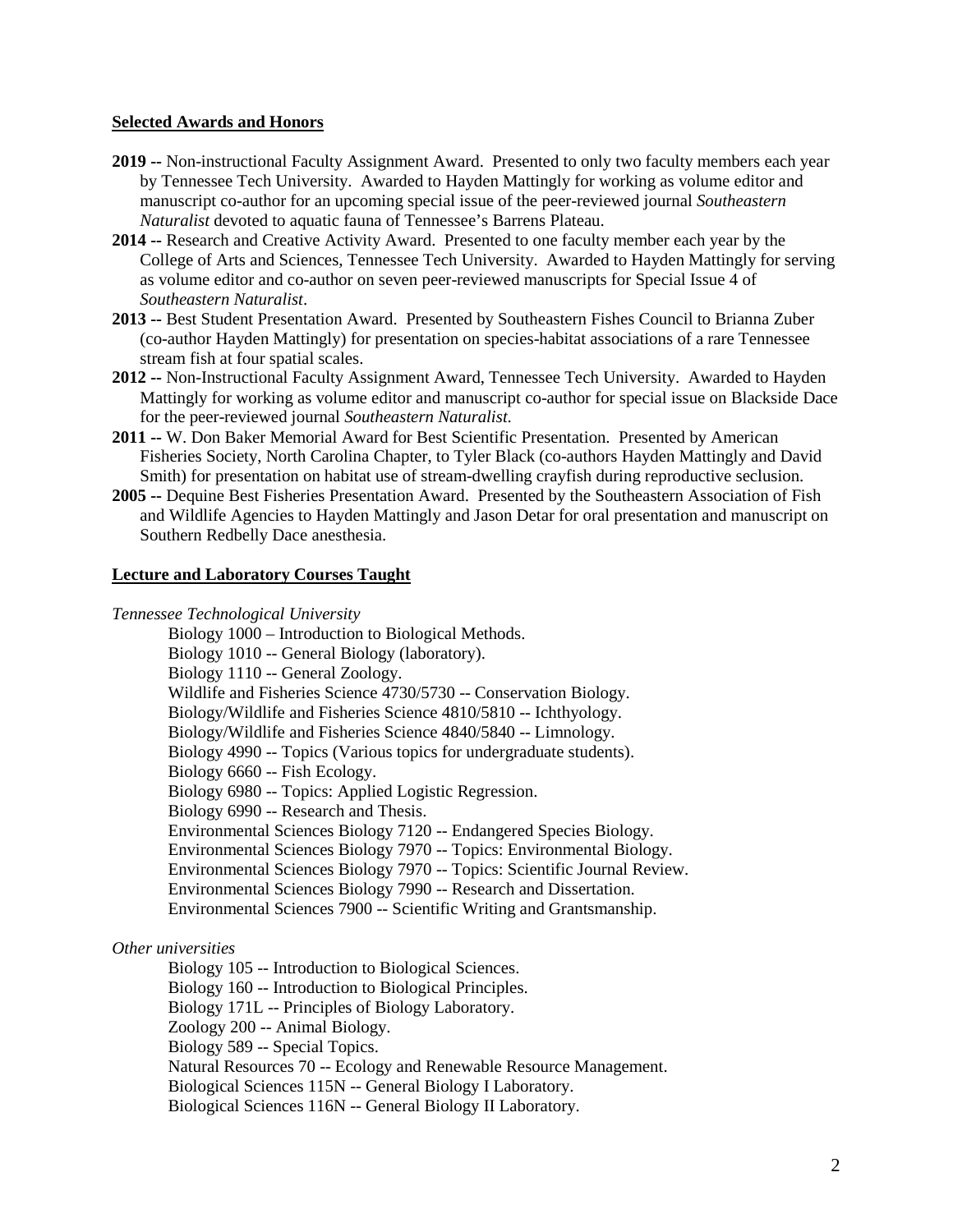# **Graduate Students (committee chair)**

# *Current graduate students*

Tanya N. Khan (Ph.D.) Environmental Sciences, expected graduation May 2023. Samantha A. Allen (Ph.D.) Environmental Sciences, expected graduation May 2022. D. Wesley Giddens (P.S.M.) Environmental Informatics, expected graduation May 2021. Valerie J. Jones (M.S.) Biology, expected graduation December 2020.

# *Completed graduate student internship projects, theses, and dissertations*

- W. Grady Wells. Ph.D. Environmental Sciences, **2019**. Dissertation: Aspects of life history, species-habitat associations, species-community associations, and distribution of the Pygmy Madtom, *Noturus stanauli.* Employment: Chemistry Laboratory Coordinator at The University of the South, Sewanee, Tennessee.
- John W. Johansen. Ph.D. Environmental Sciences, **2018**. Dissertation: Using multiscale rarity patterns to inform conservation actions in a diverse and understudied taxonomic group. Employment: Faculty member at Fisk University, Nashville, Tennessee.
- Matthew D. Padgett. M.S. Biology, **2018**. Thesis: Distribution and threat analysis of the Obey Crayfish, *Cambarus obeyensis*. Employment: U.S. Fish and Wildlife Service, Dale Hollow National Fish Hatchery.
- Samantha A. Allen. P.S.M. Environmental Informatics, **2018**. Center for the Management, Utilization and Protection of Water Resources, TTU, Internship Project: Developing a Web-based geodatabase for data sharing and collaboration within the Falling Water River watershed. Employment: Ph.D. Graduate Research Assistant, School of Environmental Studies, TTU.
- Amy E. Stafford. P.S.M. Environmental Informatics, **2017**. U.S. Fish and Wildlife Service, Internship Project: Southeastern Stream Temperature Monitoring Project (STMP): Prioritizing future monitoring sites in Tennessee. Employment: Idaho National Laboratory.
- Thomas C. Boersig, III. M.S. Biology, **2016**. Thesis: Life history and habitat associations of *Cambarus obeyensis*, an endemic crayfish of the Cumberland Plateau. Employment: Missouri Department of Conservation.
- Charles J. Sutherland. P.S.M. Environmental Informatics, **2016**. The Nature Conservancy, Tennessee Chapter, Internship Project: Developing a database for Tennessee cave fauna. Employment: Director of Informatics, Upper Cumberland Development District, Tennessee.
- Steven R. Hewett. P.S.M. Environmental Informatics, **2016**. City of Lebanon, Tennessee, Internship Project: Geospatial analysis and database development to enhance effective management of infrastructural features for the City of Lebanon, Tennessee. Employment: GIS analyst, City of Clovis, New Mexico.
- Brianna C. Zuber. Ph.D. Environmental Sciences, **2014**. Dissertation: Post-spawning distribution, abundance, and species-habitat associations of the Barrens darter (*Etheostoma forbesi*). Employment: Faculty member at Mendocino College, California.
- Anabel E. Lereculeur. M.S. Biology, **2013**. Thesis: Roosting ecology of the northern long-eared bat, *Myotis septentrionalis*, in Catoosa Wildlife Management Area. Employment: Environmental consulting firm in Florida.
- Katrina M. Smith. M.S. Biology, **2011**. Thesis: Habitat requirements of the Black Mountain salamander in Tennessee. Co-advised with Dr. Sean Blomquist.
- Tyler R. Black. Ph.D. Environmental Sciences, **2011**. Dissertation: Habitat use of stream-dwelling crayfish during reproductive seclusion and vulnerability of juvenile crayfish to an herbicide. Employment: Senior Environmental Scientist, RK&K, Raleigh, North Carolina.
- Allison V. Watts. M.S. Biology, **2009**. Thesis: Efficacy of *in situ* artificial refugia to increase recruitment of the Barrens topminnow in the presence of invasive western mosquitofish. Employment: City of Newport News, Virginia.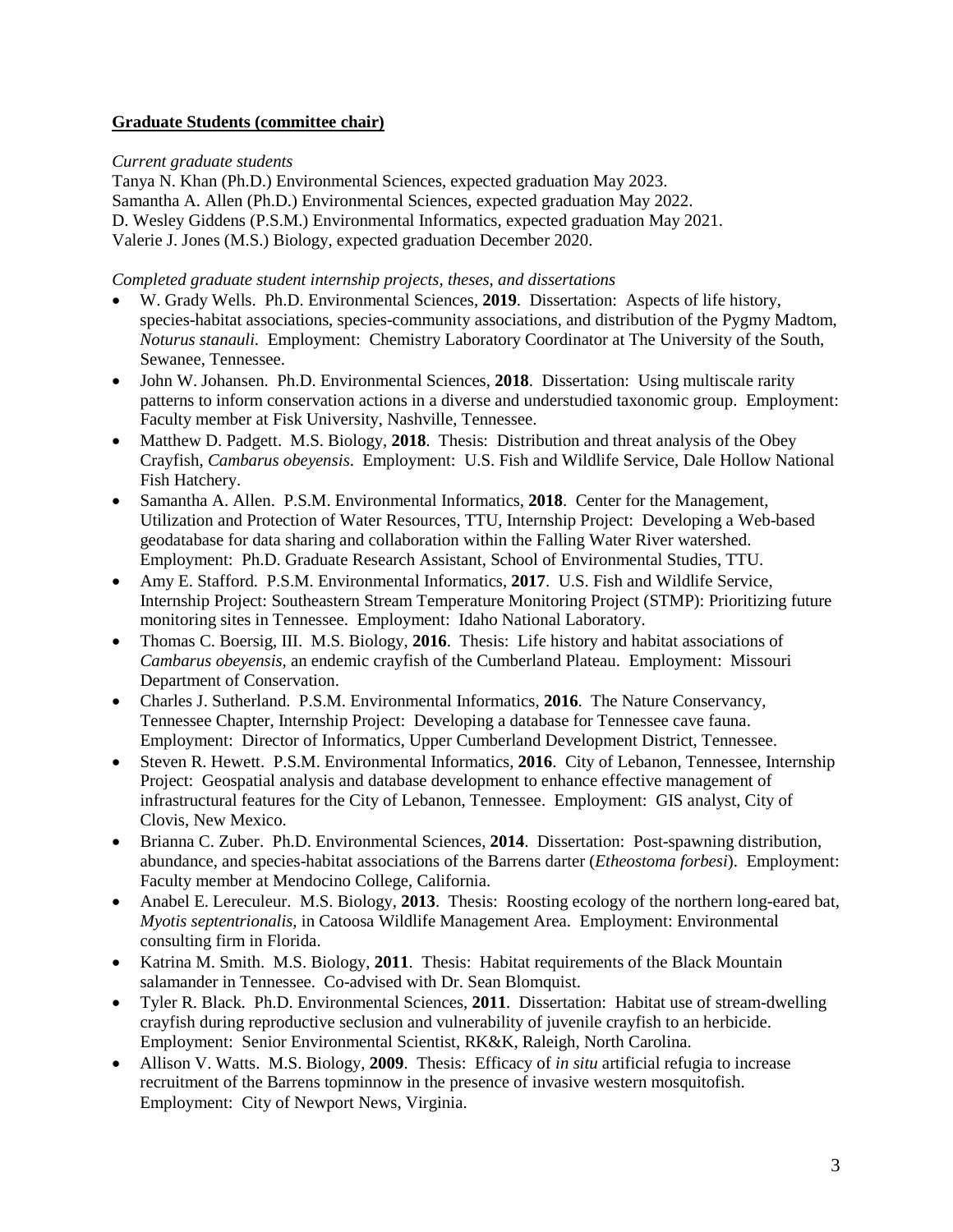- Shawna S. Herleth-King. M.S. Biology, **2009**. Thesis: Habitat use of two crayfishes, *Orconectes meeki meeki* and *Orconectes williamsi*, in a small Missouri Ozark stream. Employment: U.S. Army Corps of Engineers, Chicago, Illinois.
- Andrew C. Abernathy. M.S. Biology, 2007. Thesis: Population status and environmental correlates of the rare striated darter, *Etheostoma striatulum*, in the Duck River system, Tennessee. Employment: Giles County Public Schools, Tennessee.
- Jacob T. Westhoff. M.S. Biology, **2007**. Thesis: Barrens topminnow coexistence with invasive western mosquitofish: The potential roles of artificial refuge and species density. Employment: Missouri Department of Conservation.
- Paul D. Benton. M.S. Biology, **2007**. Thesis: Swimming performance of the Barrens topminnow and western mosquitofish: implications for barrier design and topminnow conservation. Employment: Oregon Department of Transportation.
- Tyler R. Black. M.S. Biology, **2007**. Thesis: Population densities and performance of predictive habitat models for the threatened blackside dace (*Phoxinus cumberlandensis*). Employment: Senior Environmental Scientist, RK&K, Raleigh, North Carolina.
- Emily A. Bizwell. M.S. Biology, **2006**. Thesis: Aggressive interactions between the endangered Nashville crayfish (*Orconectes shoupi*) and two coexisting crayfish species. Employment: U.S. Fish and Wildlife Service.
- Brena K. Jones. M.S. Biology, **2005**. Thesis: Predictive habitat models for conservation of the threatened blackside dace (*Phoxinus cumberlandensis*). Employment: North Carolina Wildlife Resources Commission.
- Kirk A. Hansen. M.S. Biology, **2005**. Thesis: Effects of bridge replacement on stream fish communities in western Tennessee. Employment: Iowa Department of Natural Resources.
- Malabika Laha. M.S. Biology, **2004**. Thesis: Impacts of invasive mosquitofish on the imperiled Barrens topminnow: A laboratory study. Past Employment: Vanderbilt University.
- Jason E. Detar. M.S. Biology, **2004**. Thesis: Population densities and movement patterns of the threatened blackside dace, *Phoxinus cumberlandensis*. Employment: Pennsylvania Fish and Boat Commission.

# **Graduate Student Committees (non-chair member)**

- (50) Place, Rebecca (P.S.M. Environmental Informatics)
- (49) Robbins, Natalie (P.S.M. Environmental Informatics)
- (48) Wade, Oliver (P.S.M. Environmental Informatics)
- (47) Hauser, Taylor (P.S.M. Environmental Informatics)
- (46) Usher, Jacob (P.S.M. Environmental Informatics)
- (45) Womble, Spencer (M.S. Biology)
- (44) Kocher, Lesta (Ph.D. Environmental Sciences)
- (43) Lee, Javion (P.S.M. Environmental Informatics)
- (42) Sanz Sancho, Ernesto (P.S.M. Environmental Informatics)
- (41) Litmer, Allison (M.S. Biology)
- (40) Paine, Robert (Ph.D. Environmental Sciences)
- (39) Njoku, Emmanuel (P.S.M. Environmental Informatics)
- (38) Hart, Kimberly (M.S. Biology)
- (37) Medley, Justin (P.S.M. Environmental Informatics)
- (36) Thacker, James Heath (M.S. Biology)
- (35) Camp, Mieko (Ph.D. Environmental Sciences)
- (34) Foley, Ryan (M.S. Biology)
- (33) Potoka, Kathryn (M.S. Biology)
- (32) Granstaff, Emily (M.S. Biology)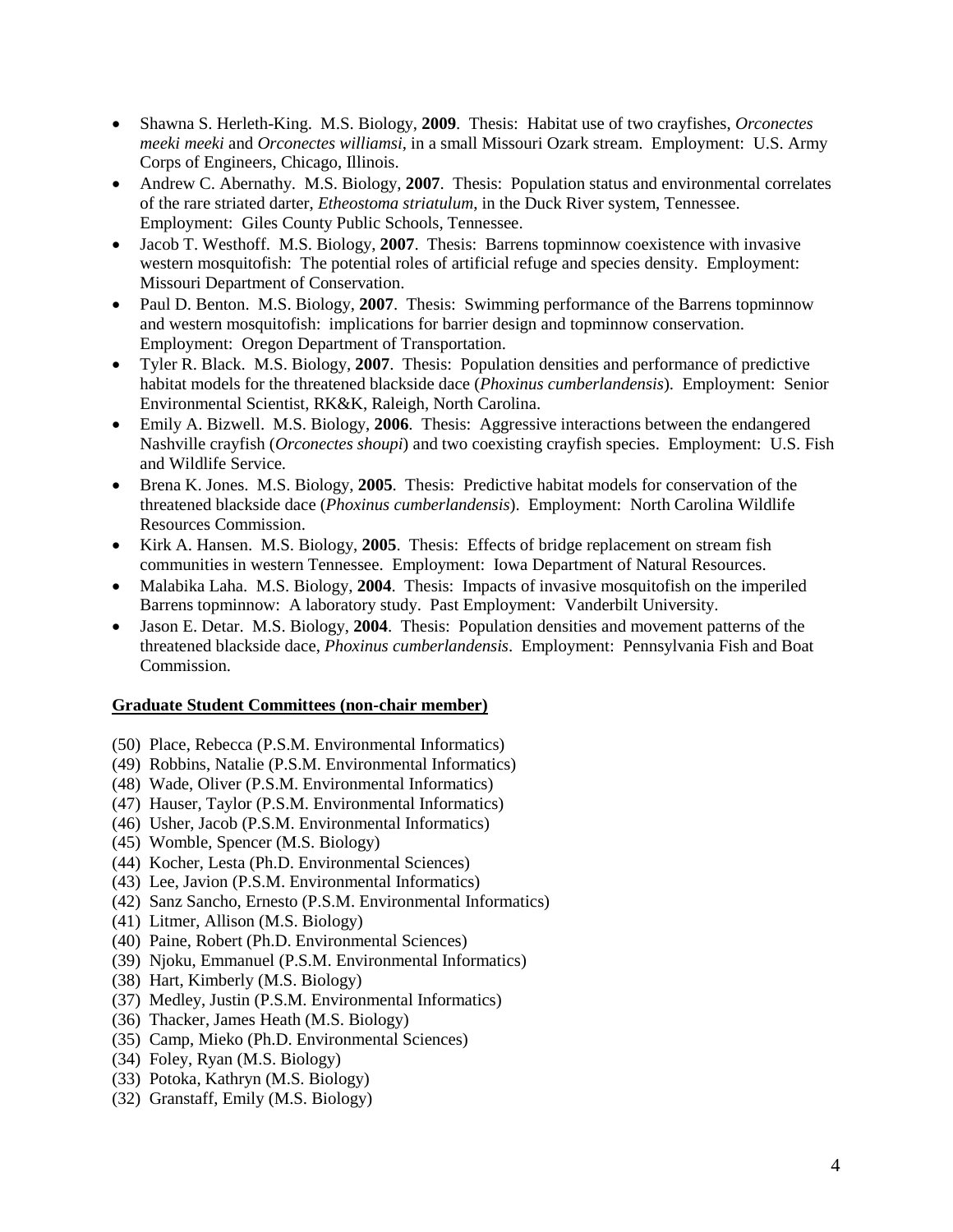- (31) Brooke, Christopher (M.S. Biology)
- (30) Johnson, Aubree (M.S. Biology)
- (29) Billings, Shane (M.S. Biology)
- (28) Ehlo, Chase (M.S. Biology)
- (27) Carter, Margot (M.S. Biology)
- (26) Russell, Drew (M.S. Biology)
- (25) Miller, Jason (M.S. Biology)
- (24) Bangaru, Sreekanth (M.S. Mechanical Engineering)
- (23) Bergen, Darrin (M.S. Biology)
- (22) Harvey, James (M.S. Civil and Environmental Engineering)
- (21) Wyatt, Samantha (M.S. Biology)
- (20) Davis, Johnathan (Ph.D. Environmental Sciences)
- (19) Schmidt, Christina (M.S. Biology)
- (18) Pendergrass, Alisha (Ph.D. Environmental Sciences)
- (17) Casto-Yerty, Michelle (M.S. Biology)
- (16) Twyman, Walter (M.S. Biology)
- (15) Darden, Rufus (M.S. Biology)
- (14) Bolin, Kris (M.S. Biology)
- (13) Russ, William (M.S. Biology)
- (12) Ashton, Matthew (M.S. Biology)
- (11) Kerns, Janice (M.S. Biology)
- (10) Mengel, Malissa (M.S. Biology)
- (9) Lavoie, Leah (M.S. Biology)
- (8) Goldsworthy, Cory (M.S. Biology)
- (7) Fleming, Brian (M.S. Biology)
- (6) Simmons, Jeffrey (M.S. Biology)
- (5) Shaffer, Gregory (M.S. Biology)
- (4) Scholten, George (M.S. Biology)
- (3) Carbaugh, Jason (M.S. Biology)
- (2) Bryan, Danny (Ph.D. Environmental Sciences)
- (1) Johnson, Andrea (M.S. Biology)

#### **Externally Funded Full-time Employees**

- Yoichiro Kanno, Postdoctoral Research Associate (2011-2012).
- Joseph A. Daraio, Postdoctoral Research Associate (2009-2010).
- Sean M. Blomquist, Postdoctoral Research Associate (2008-2010).
- Barbara Rosensteel, Research Specialist (2011).
- Trisha D. Johnson, Research Specialist (2006-2011).
- Brianna C. Zuber, Research Assistant 2 (2014).
- Samantha Wyatt, Research Assistant 2 (2010-2013).
- V. Malissa Davis, Research Assistant 2 (2009-2010).
- Charles J. Sutherland, Research Assistant 1 (2011-2013).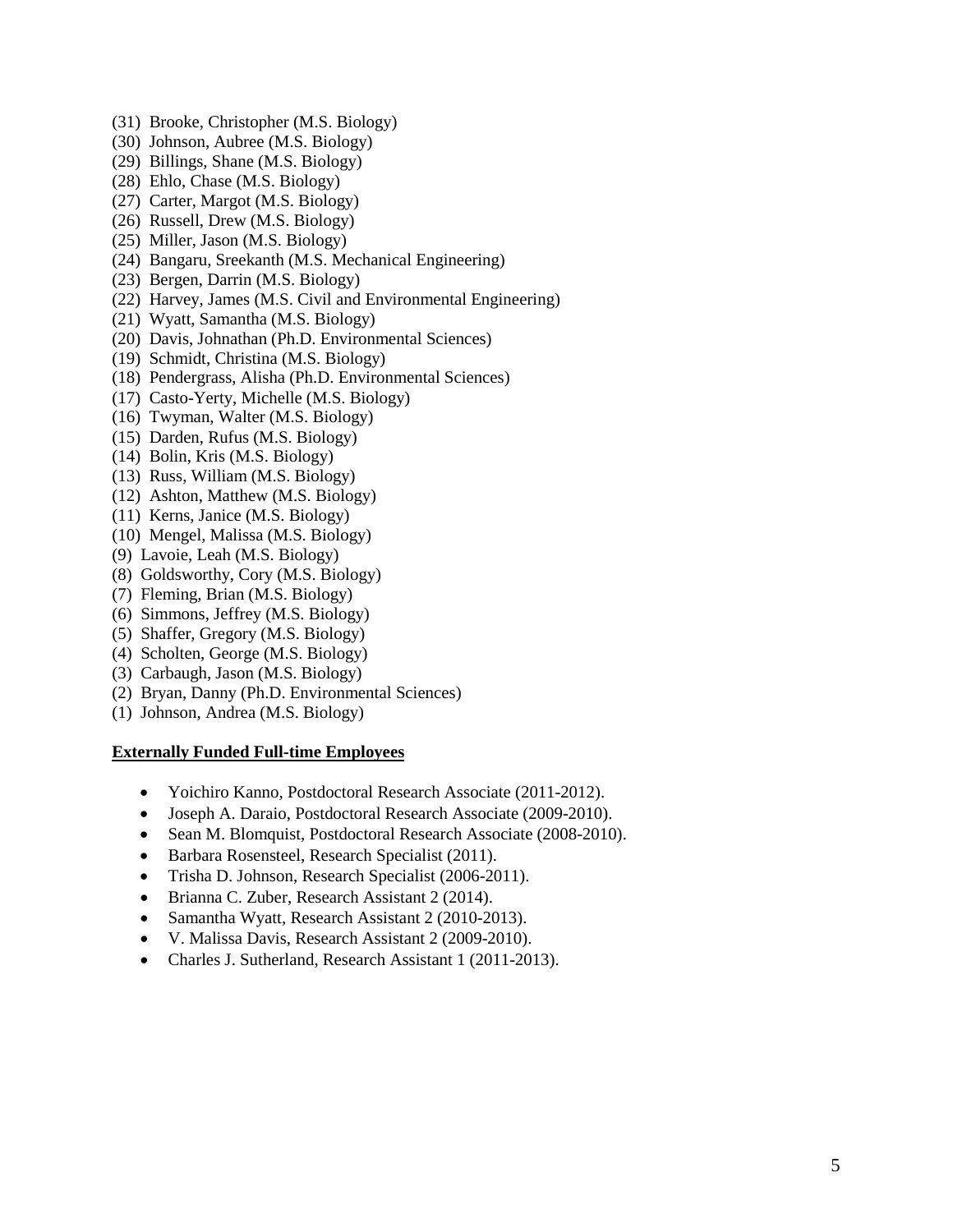#### **Funded Projects**

**\$2,746,581** in External Funding while at Tennessee Tech University

- **\$2,322,591** as Principal Investigator; **\$423,990** as Co-Principal Investigator
- (36) Mattingly, H.T. Species Status Assessments for two Tennessee crayfishes proposed for Federal listing under the U.S. Endangered Species Act. **\$33,000** from U.S. Fish and Wildlife Service. 2020-2021. (Pending)
- (35) Mattingly, H.T. and C. Wheeler. Range-wide population status assessment for the striated darter, *Etheostoma striatulum*. **\$42,127.50** from Tennessee Wildlife Resources Agency. 2019-2021.
- (34) Mattingly, H.T. Life history and habitat requirements of Brawley's Fork Crayfish, *Cambarus williami*. **\$45,000** from U.S. Fish and Wildlife Service. 2018-2021.
- (33) Mattingly, H.T., J.N. Murdock, C. Wheeler, and W.K. Gibbs. AEDC bat-related aquatic resources study 2018: Evaluation of aquatic resources to support bat foraging habitat at Arnold Engineering Development Center, Arnold Air Force Base, with an emphasis on rare, threatened and endangered species. **\$129,689.56** from U.S. Fish and Wildlife Service. 2018-2021.
- (32) Mattingly, H.T. and J.W. Johansen. Rangewide population status assessment for the rare Barrens darter, *Etheostoma forbesi*. **\$40,000** from U.S. Fish and Wildlife Service. 2017-2018.
- (31) Mattingly, H.T. and J. Perkin. Development of a fish index of biotic integrity for West Tennessee. **\$9,186** from The Nature Conservancy. 2017-2018.
- (30) Mattingly, H.T. and J. Perkin. Determining bluemask darter ecological requirements at multiple spatial scales to support reintroductions in the Calfkiller River system. **\$30,000** from U.S. Fish and Wildlife Service. 2017-2022.
- (29) Kenney, S., W.G. Wells, and H.T. Mattingly. Substrate preferences of the endangered pygmy madtom. **\$3,000** from Tennessee Tech University, Creative Inquiry Summer Experience program for undergraduate researchers. Summer 2016.
- (28) Mattingly, H.T., C. Hurt, and W.G. Wells. Environmental DNA detection, population status, and habitat use of the Pygmy Madtom, *Noturus stanauli*. **\$96,000** from Tennessee Wildlife Resources Agency. 2014-2018.
- (27) Mattingly, H.T. and J.W. Johansen. Life history of the Obey Crayfish, *Cambarus obeyensis*: Implications for species conservation. **\$45,000** from Tennessee Wildlife Resources Agency. 2013-2016.
- (26) Mattingly, H.T. Scientific support for the Cumberland Habitat Conservation Plan, 2012-2013. **\$165,770** from The Nature Conservancy. 2012-2014. (\$40,000 de-obligated in August 2013).
- (25) Carver, B.D. and H.T. Mattingly. Summer roosting ecology of the Northern Long-eared Bat (*Myotis septentrionalis*) at Catoosa Wildlife Management Area. **\$10,000** from Tennessee Wildlife Resources Agency. 2012-2013.
- (24) Mattingly, H.T., B.A. Rosensteel, and Y. Kanno. Scientific support for the Cumberland Habitat Conservation Plans, 2011-2012. **\$312,512** from The Nature Conservancy. 2011-2012.
- (23) Mattingly, H.T., T.D. Johnson, J.A. Daraio, V.M. Davis, and E. Hart. Scientific support for the Cumberland Habitat Conservation Plans, 2010-2011. **\$285,000** from The Nature Conservancy. 2010-2011.
- (22) Mattingly, H.T. and B.C. Zuber. Monitoring plans for the rare Barrens darter and Barrens topminnow in Tennessee. **\$42,500** from U.S. Fish and Wildlife Service. 2009-2012.
- (21) Mattingly, H.T., S.M. Blomquist, T.D. Johnson, and E. Hart. Scientific coordination for the Cumberlands HCP project, 2009-2010. **\$380,000** from The Nature Conservancy. 2009-2010.
- (20) Mattingly, H.T. Volitional swimming performance of the endangered Roanoke logperch. **\$10,500**  from U.S. Fish and Wildlife Service. 2009-2010.
- (19) Neary, V.S. and H.T. Mattingly. Swimming performance of the endangered Roanoke logperch, *Percina rex*. **\$45,500** from U.S. Fish and Wildlife Service. 2008-2009.
- (18) Mattingly, H.T. Science advisory coordination for the Cumberlands Habitat Conservation Plan.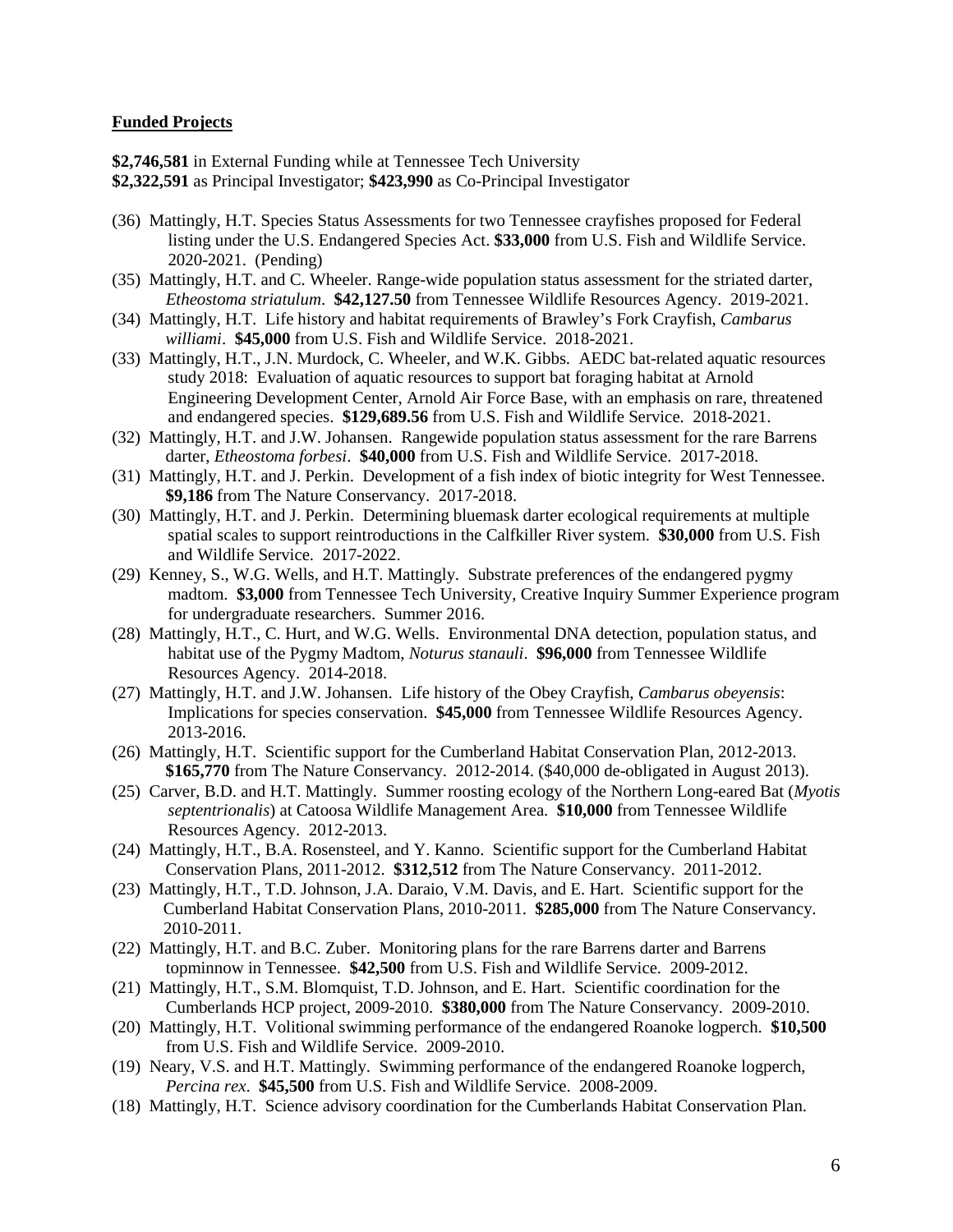**\$184,233** from The Nature Conservancy. 2008-2009.

- (17) Mattingly, H.T. Life history, reproductive ecology, and burrowing behavior of Meek's and Williams' crayfish. **\$70,168** from Missouri Department of Conservation. 2007-2009.
- (16) Mattingly, H.T. Population status and monitoring of the imperiled Barrens topminnow, *Fundulus julisia.*, 2007-2009. **\$12,000** from Tennessee Wildlife Resources Agency. 2007-2009.
- (15) Mattingly, H.T. and D.L. Combs. Distribution, status, and species-habitat relationships of the rare Barrens darter, *Etheostoma forbesi*. **\$50,000** from U.S. Fish and Wildlife Service. 2007-2011.
- (14) Mattingly, H.T. Science committee coordination for the Cumberlands Habitat Conservation Plan. **\$66,495** from The Nature Conservancy. 2007-2008.
- (13) Mattingly, H.T. Distribution, status, and species-habitat relationships of the rare striated darter, *Etheostoma striatulum*, a species of management concern in the upper Duck River, Tennessee. **\$20,000** from Tennessee Wildlife Resources Agency. 2006-2007.
- (12) Mattingly, H.T. Science advisory committee coordination for the Northern Cumberland Plateau Habitat Conservation Plan. **\$18,500** from The Nature Conservancy. 2006-2007.
- (11) Mattingly, H.T. and T.R. Black. Impacts of human resource-extraction activities on blackside dace reproductive ecology: evaluating the role of siltation. **\$20,759** The Nature Conservancy. 2006-07.
- (10) Mattingly, H.T. Evaluating reintroductions of the Barrens topminnow. **\$20,000** from Tennessee Wildlife Resources Agency. 2005-2006.
- (9) Mattingly, H.T. Competition between endangered Nashville crayfish and two coexisting crayfish species. **\$3,500** from Tennessee Technological University, Faculty Research Grant. 2005-2006.
- (8) Mattingly, H.T. and J.B. Layzer. Distribution and abundance of the blackside dace in key watersheds of the Upper Cumberland River system. **\$10,000** from U.S. Geological Survey. 2005-2007.
- (7) Mattingly, H.T. Identifying mechanisms of species coexistence for Barrens topminnow populations exposed to invasive mosquitofish. **\$24,000** from U.S. Fish and Wildlife Service. 2005-2009.
- (6) Mattingly, H.T. and V.S. Neary. Conservation and recovery of Barrens topminnow populations exposed to invasive mosquitofish: identifying mechanisms of mosquitofish control. **\$104,151** from Arnold Engineering and Development Center (U.S. Air Force), Tennessee Wildlife Resources Agency, and U.S. Fish and Wildlfe Service. 2005-2008.
- (5) Mattingly, H.T. Conservation status of the threatened blackside dace in selected Cumberland River streams. **\$11,000** from U.S. Fish and Wildlife Service. 2004-2007.
- (4) Bettoli, P.W. and H.T. Mattingly. Evaluating reintroductions of Barrens topminnows. **\$80,000** from Tennessee Wildlife Resources Agency. 2002-2005.
- (3) Mattingly, H.T. Factors affecting the distribution and recovery of the threatened blackside dace in Kentucky and Tennessee. **\$45,000** from U.S. Fish and Wildlife Service. 2002-2005.
- (2) Cook, S.B., D.L. Combs, G.K. Ensor, and H.T. Mattingly. Assessment of stream habitat and biological communities associated with bridges and culverts in Tennessee. **\$288,490** from Tennessee Department of Transportation. 2002-2004.
- (1) Mattingly, H.T. The role of predation in the evolution of Trinidadian guppy (*Poecilia reticulata*) life history patterns. **\$672** from Sigma Xi, The Scientific Research Society. 1990-1991.

# **Peer-Reviewed Journal Articles**

#### *In Preparation*

- (40) Allen SA, Wells WG, Mattingly HT. A large-scale MaxEnt model for the distribution of the endangered Pygmy Madtom, *Noturus stanauli*. In preparation for *North American Journal of Fisheries Management*.
- (39) Boersig TC, Mattingly HT, Johansen, JW. Life history and growth of *Cambarus obeyensis* (Decapoda: Cambaridae), an endemic crayfish of the Cumberland Plateau, Tennessee, USA. In preparation for *Journal of Crustacean Biology*.
- (38) Boersig TC, Mattingly HT. Crayfish habitat associations in Hurricane Creek on the Cumberland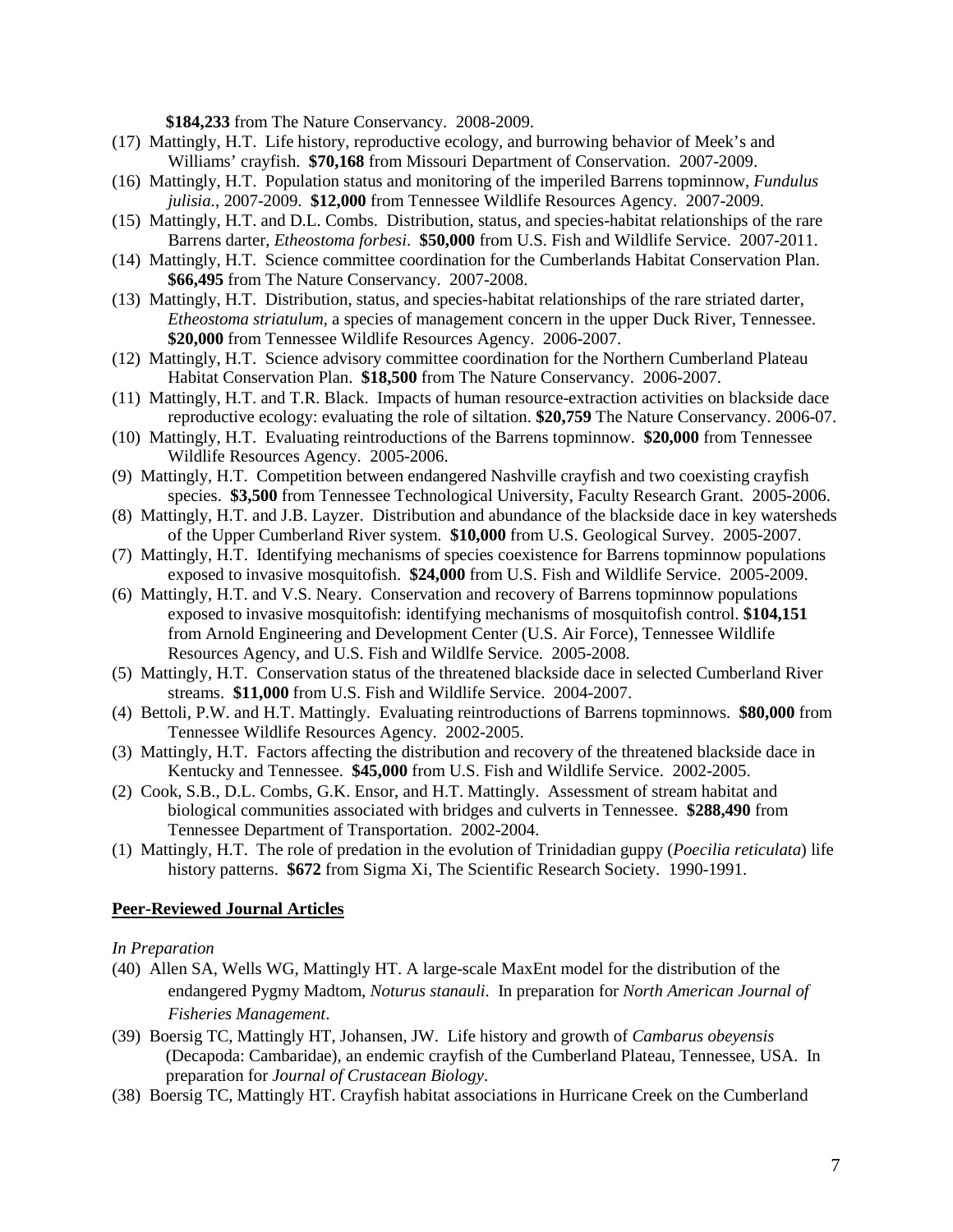Plateau of Tennessee, with conservation implications for *Cambarus obeyensis*. In preparation for *Southeastern Naturalist*.

- (37) Lereculeur AE, Mattingly HT, Carver BD. Summer roosting ecology of the Northern long-eared bat, *Myotis septentrionalis*. In preparation for *Endangered Species Research.*
- (36) Krosnick SE, Thacker JH, Mattingly HT, Call GP, Maynord SC, Adams DS. Ecological correlates of reproductive output in a Tennessee population of Short's Bladderpod, *Physaria globosa*  (Brassicaceae). In preparation for *Castanea*.

#### *In Review*

- (35) Ennen JR, Kuhajda BR, Mitchell S, Sweat SC, Zuber BC, Watts AV, Mattingly HT, Cecala KK. Assessing the success of conservation efforts for a North American topminnow at risk of extinction from spatially variable mosquitofish invasions. Manuscript submitted to *Freshwater Biology*, February 2020.
- (34) Paine RT, Hurt C, Mattingly HT. Monitoring a minuscule madtom: Environmental DNA surveillance of the endangered pygmy madtom (*Noturus stanauli* Etnier & Jenkins 1980) in the Duck and Clinch rivers, Tennessee. Manuscript submitted to *Environmental DNA*, April 2019.

# *In Press*

- (33) Zuber BC, Mattingly HT. *Etheostoma forbesi*, Barrens Darter. pp. XX-XX, *In*: George, A.L. (Ed.). Conservation Plans for Imperiled Fishes of the Mobile, Tennessee, and Cumberland Rivers. Tennessee Aquarium Institute, Chattanooga, TN. In Press.
- (32) Wells WG, Mattingly HT. 2020. Evaluation of microhabitat conditions used by *Noturus stanauli* (Pygmy Madtom) in the Clinch River, Tennessee. *Southeastern Naturalist*. In Press.

#### *Published*

- (31) Wells WG, **Mattingly HT**. 2020. Evaluation of benthic fish communities in the Clinch and Duck rivers as habitat indicators for the endangered Pygmy Madtom, *Noturus stanauli*. *Southeastern Fishes Council Proceedings* 59: 47-59. <https://trace.tennessee.edu/sfcproceedings/vol1/iss59/8>
- (30) Wells WG, **Mattingly HT**. 2019. Preliminary analysis of age-class structure and longevity for the endangered Pygmy Madtom. *Copeia* 107: 447-450.
- (29) Johansen JW, **Mattingly HT**, Padgett MD. 2016. Population densities of two rare crayfishes, *Cambarus obeyensis* and *Cambarus pristinus*, on the Cumberland Plateau of Tennessee. *Southeastern Naturalist* 15: 275-290.
- (28) Black TR, **Mattingly HT**, Smith DD. 2015. Utilization of PIT telemetry to assess microhabitat affinities of stream-dwelling female crayfish during reproductive seclusion. *Freshwater Crayfish* 21: 71-82.
- (27) Herleth-King SS, **Mattingly HT**, DiStefano RJ. 2015. Habitat use of *Orconectes meeki meeki* and *Orconectes williamsi* in an intermittent Ozark stream. *Freshwater Crayfish* 21: 103-114.
- (26) Rakes PL, Petty MA, Shute JR, Ruble CL, **Mattingly HT**. 2013. Spawning and captive propagation of Blackside Dace, *Chrosomus cumberlandensis*. *Southeastern Naturalist* 12 (Special Issue 4): 162-170.
- (25) Bivens RD, Carter BD, Williams CE, Scott EM, Stephens DE, Bishop VR, **Mattingly HT**. 2013. New occurrence records of Blackside Dace, *Chrosomus cumberlandensis*, in the Big South Fork Cumberland River drainage. *Southeastern Naturalist* 12 (Special Issue 4): 171-175.
- (24) McAbee KT, Nibbelink NP, Johnson TD, **Mattingly HT**. 2013. Informing recovery management of the threatened Blackside Dace, *Chrosomus cumberlandensis*, using a Bayesian-belief network model. *Southeastern Naturalist* 12 (Special Issue 4): 143-161.
- (23) **Mattingly HT**, Black TR. 2013. Nest association and reproductive microhabitat of the threatened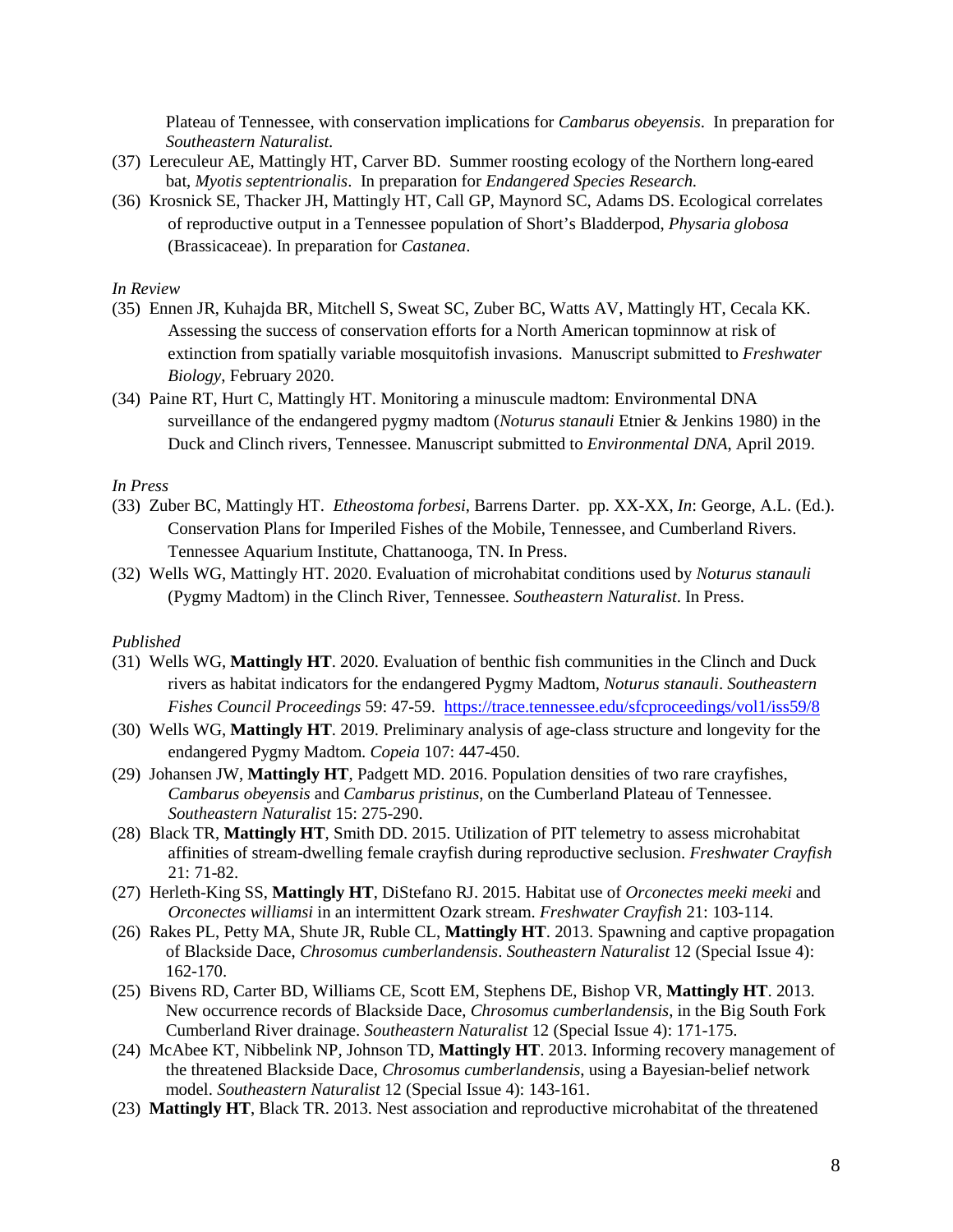Blackside Dace, *Chrosomus cumberlandensis*. *Southeastern Naturalist* 12 (Special Issue 4): 49-63.

- (22) Black TR, Jones BK, **Mattingly HT**. 2013. Development and validation of habitat models for the threatened Blackside Dace, *Chrosomus cumberlandensis*, at two spatial scales. *Southeastern Naturalist* 12 (Special Issue 4): 27-48.
- (21) Black TR, Detar JE, **Mattingly HT**. 2013. Population densities of the threatened Blackside Dace, *Chrosomus cumberlandensis*, in Kentucky and Tennessee. *Southeastern Naturalist* 12 (Special Issue 4): 6-26.
- (20) Detar JE, **Mattingly HT**. 2013. Movement patterns of the threatened Blackside Dace, *Chrosomus cumberlandensis*, in two southeastern Kentucky watersheds. *Southeastern Naturalist* 12 (Special Issue 4): 64-81.
- (19) Westhoff JT, Watts AV, **Mattingly HT**. 2013. Efficacy of artificial refuge to enhance survival of young Barrens topminnows exposed to western mosquitofish. *Aquatic Conservation: Marine and Freshwater Ecosystems* 23: 65-76.
- (18) DiStefano RJ, Black TR, Herleth-King SS, Kanno Y, **Mattingly HT**. 2013. Life histories of two populations of the imperiled crayfish *Orconectes (Procericambarus) williamsi* (Decapoda: Cambaridae) in southwestern Missouri, U.S.A. *Journal of Crustacean Biology* 33: 15-24.
- (17) Bergen DR, Combs DL, **Mattingly HT**. 2012. Comparative nesting biology of two sympatric darters (Percidae: *Etheostoma*: *Catonotus*) in headwater streams of the Caney Fork River, Tennessee. *Copeia* 2012: 432-439.
- (16) Kanno Y, Schmidt CU, Cook SB, **Mattingly HT**. 2012. Variation in microhabitat use of the threatened spotfin chub (*Erimonax monachus*) among stream sites and seasons. *Ecology of Freshwater Fish* 21: 363-374.
- (15) Abernathy AC, **Mattingly HT**. 2011. Population status and environmental associations of the rare striated darter, *Etheostoma striatulum*. *Southeastern Fishes Council Proceedings* 53: 1-12.
- (14) Bizwell EA, **Mattingly HT**. 2010. Aggressive interactions of the endangered Nashville Crayfish. *Southeastern Naturalist* 9: 359-372.
- (13) Hansen KA, **Mattingly HT**. 2010. Threatened fishes of the world: *Etheostoma forbesi* Page and Ceas, 1992 (Percidae). *Environmental Biology of Fishes* 87: 249-250.
- (12) Black TR, Herleth-King SS, **Mattingly HT**. 2010. Efficacy of internal PIT tagging of small-bodied crayfish for ecological study. *Southeastern Naturalist* 9 (Special Issue 3): 257-266.
- (11) Laha M, **Mattingly HT**. 2007. Ex situ evaluation of impacts of invasive mosquitofish on the imperiled Barrens topminnow. *Environmental Biology of Fishes* 78: 1-11.
- (10) Laha M, **Mattingly HT**. 2006. Identifying environmental conditions to promote species coexistence: An example with the native Barrens topminnow and invasive western mosquitofish. *Biological Invasions* 8: 719-725.
- (9) Hansen KA, Jones BK, Laha M, **Mattingly HT**. 2006. Population status and nesting biology of the rare Barrens darter, *Etheostoma forbesi*. *The American Midland Naturalist* 155: 63-69.
- (8) Detar JE, **Mattingly HT**. 2005. Response of southern redbelly dace to clove oil and MS-222: Effects of anesthetic concentration and water temperature. *Proceedings of the Annual Conference Southeastern Association of Fish and Wildlife Agencies* 58(2004): 219-227.
- (7) **Mattingly HT**, Galat DL. 2004. Predictive performance of a summer microhabitat model for the threatened Niangua darter, *Etheostoma nianguae*. *Journal of Freshwater Ecology* 19: 109-114.
- (6) **Mattingly HT**, Hamilton J, Galat DL. 2003. Reproductive ecology and captive breeding of the threatened Niangua darter, *Etheostoma nianguae*. *The American Midland Naturalist* 149: 375-383.
- (5) **Mattingly HT**, Galat DL. 2002. Distributional patterns of the threatened Niangua darter, *Etheostoma nianguae*, at three spatial scales, with implications for species conservation. *Copeia* 2002: 573-585.
- (4) Martin AD, Zapfe GA, **Mattingly HT**. 1999. Abundance of the brook darter, *Etheostoma burri*, in selected Black River tributaries. *Journal of Freshwater Ecology* 14: 141-148.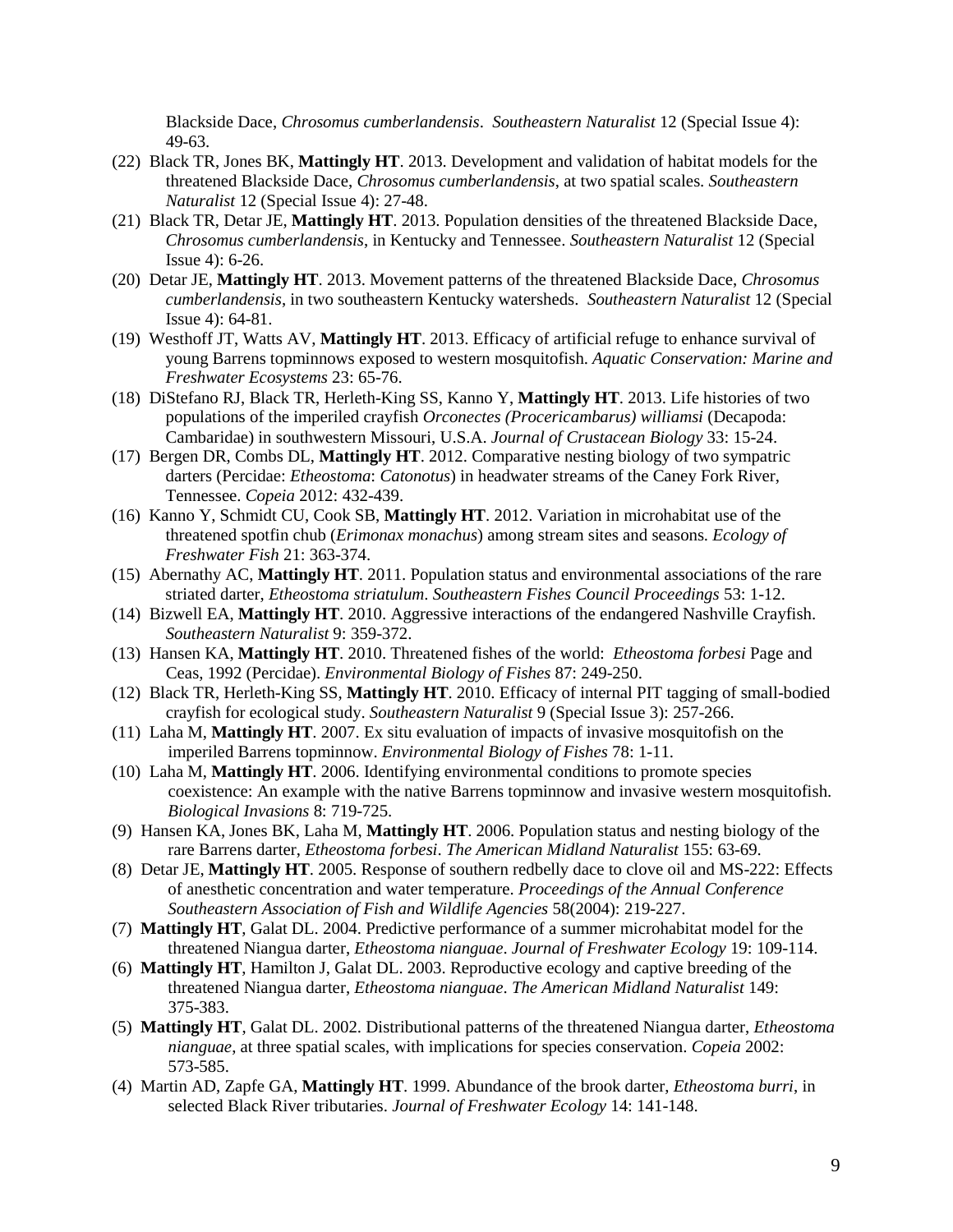- (3) **Mattingly HT**. 1997. Seeking balance in higher education. *Conservation Biology* 11: 1049-1052.
- (2) Strange RM, **Mattingly HT**. 1997. Threatened fishes of the world: *Etheostoma nianguae* Gilbert and Meek, 1887 (Percidae). *Environmental Biology of Fishes* 49: 196.
- (1) **Mattingly HT**, Butler MJ. 1994. Laboratory predation on the Trinidadian guppy: Implications for the size-selective predation hypothesis and guppy life history evolution. *Oikos* 69: 54-64.

### **Edited Publications and Associated Articles**

- (3) **Mattingly HT**, Floyd MA. 2013. Conclusions and future directions: Ecology and conservation of the threatened Blackside Dace, *Chrosomus cumberlandensis*. *Southeastern Naturalist* 12 (Special Issue 4): 181-188.
- (2) **Mattingly HT**. 2013. Introduction: Ecology and conservation of the threatened Blackside Dace, *Chrosomus cumberlandensis*. *Southeastern Naturalist* 12 (Special Issue 4): 4-5.
- (1) **Mattingly HT**. (Volume Editor). 2013. Ecology and conservation of the threatened Blackside Dace, *Chrosomus cumberlandensis*. *Southeastern Naturalist* 12 (Special Issue 4). 188 pp.

### **Book Chapters**

(1) Zuber BC, **Mattingly HT**. 2020. *Etheostoma forbesi* – Barrens Darter. pp. XX-XX, *In*: George, A.L. (Ed.). Conservation Plans for Imperiled Fishes of the Mobile, Tennessee, and Cumberland Rivers. Tennessee Aquarium Institute, Chattanooga, TN. In Press.

### **Book Reviews**

- (2) **Mattingly HT**. 1998. Book review: The diversity of fishes, 1997, by G.S. Helfman, B.B. Collette, and D.E. Facey. *Copeia* 1998: 536-538.
- (1) **Mattingly HT**. 1996. Book review: Fishes: An Introduction to Ichthyology, 1996, 3rd Ed., by P.B. Moyle and J.J. Cech, Jr. [and] Biology of Fishes, 1996, 2nd Ed., by C.E. Bond. *Copeia* 1996: 1050-1054.

# **Conference Papers**

(1) Harvey JA, Neary VS, **Mattingly HT**. 2009. Assessment of exhaustion-threshold curves for fish volitionally swimming in culverts. 33rd International Association of Hydraulic Engineering and Research Biennial Congress Proceedings.

#### **Technical Presentations in 2016-2017** (presenters underlined)

- Boersig, Thomas, III, Hayden Mattingly, and John Johansen. "Life History of the Obey Crayfish, *Cambarus obeyensis*, an Endemic Crayfish of the Cumberland Plateau." Oral presentation at American Fisheries Society Southern Division Annual Meeting, Wheeling, West Virginia. February 2016.
- Kenney, Sara, William Wells, Hayden Mattingly, and Jeannette Wolak. "Evaluation of Madtom Diurnal Substrate Use in the Clinch River, Tennessee." Poster presentation at Tennessee Academy of Science Annual Meeting, Clarksville, Tennessee. November 2016.
- Padgett, Matthew, Hayden Mattingly, John Johansen, and Chuck Sutherland. "Distribution and threat analysis of the Obey Crayfish, *Cambarus obeyensis.*" Oral presentation at the American Fisheries Society Tennessee Chapter Annual Meeting, Knoxville, Tennessee. March 2017.
- Mattingly, Hayden, John Johansen, Matthew Padgett, and Thomas Boersig. "Preliminary ecological information for a new species of *Orconectes* from the Barrens Plateau region of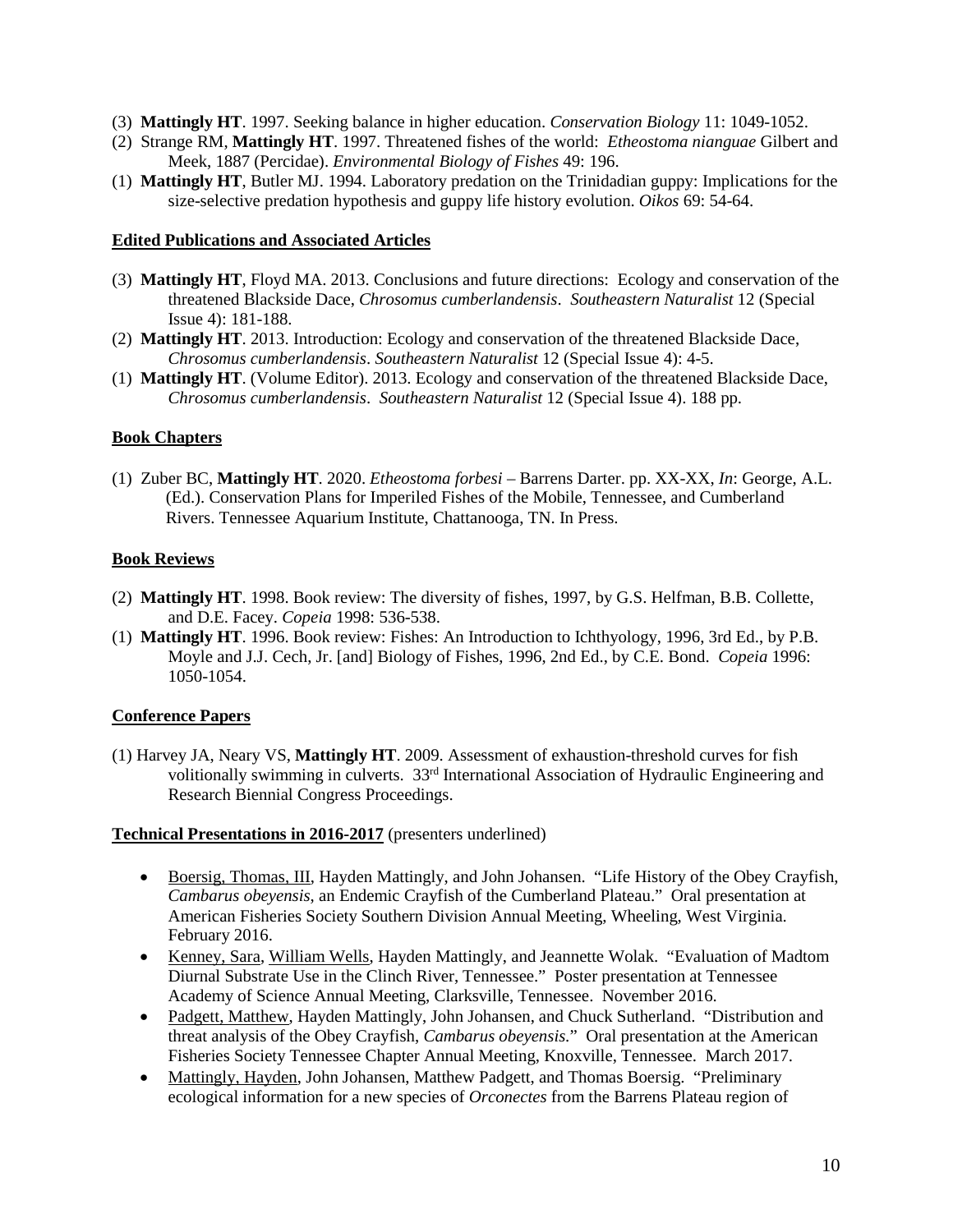Tennessee." Oral presentation at the American Fisheries Society Tennessee Chapter Annual Meeting, Knoxville, Tennessee. March 2017.

• Stafford, Amy, Emily Granstaff, and Hayden Mattingly. "Southeastern Stream Temperature Monitoring Project (STMP): Prioritizing Future Monitoring Sites in Tennessee." Poster presentation at Tennessee Geographic Information Council's annual conference, Knoxville, Tennessee. April 2017. **2nd Place Award, Best Spatial Analysis**.

# **Technical Presentations and Seminars** (2001-2013, with presenters underlined)

- Zuber, B.C., and H.T. Mattingly. Species-habitat associations of a rare Tennessee stream fish at four spatial scales. Southeastern Fishes Council Annual Meeting, Lake Guntersville State Park, AL. November 2013. **Best Student Presentation Award**. (105)
- Johansen, J.W., H.T. Mattingly, and M.D. Padgett. Comparison of rarity patterns in two crayfishes on the Cumberland Plateau. Southeastern Fishes Council Annual Meeting, Lake Guntersville State Park, AL. November 2013. (104)
- Johansen, J.W., H.T. Mattingly, and D.I. Withers. A new drainage basin distributional record for Brawley's Fork Crayfish, *Cambarus williami*, in Tennessee. 8<sup>th</sup> Annual Student Research Day, Tennessee Technological University, Cookeville, TN. April 2013. (103)
- Johansen, J.W., H.T. Mattingly, and B.C. Zuber. New crayfish diversity in the Collins River drainage of Tennessee. 8<sup>th</sup> Annual Student Research Day, Tennessee Technological University, Cookeville, TN. April 2013. (102)
- Lereculeur, A.E., H.T. Mattingly, and B.D. Carver. Summer roosting ecology of the northern long-eared bat (*Myotis septentrionalis*) at Catoosa WMA. Southeastern Bat Diversity Network and 23rd Colloquium on Conservation of Mammals in the Southeastern United States, Fall Creek Falls State Park, Pikeville, TN. February 2013. (101)
- Johansen, J.W., H.T. Mattingly, and D.I. Withers. A new drainage basin distributional record for Brawley's Fork Crayfish, *Cambarus williami*, in Tennessee. American Fisheries Society Southern Division Meeting, Nashville, TN. February 2013. (100)
- Johansen, J.W., H.T. Mattingly, and B.C. Zuber. New crayfish diversity in the Collins River drainage of Tennessee. American Fisheries Society Southern Division Meeting, Nashville, TN. February 2013. (99)
- Zuber, B.C., and H.T. Mattingly. Species-habitat associations of a rare Tennessee stream fish at two spatial scales. American Fisheries Society Southern Division Meeting, Nashville, TN. February 2013. (98)
- Lereculeur, A.E., and H.T. Mattingly. Summer roosting ecology of the northern long-eared bat (*Myotis septentrionalis*) at Catoosa WMA. Tennessee Bat Working Group Annual Meeting, Fall Creek Falls State Park, TN. November 2012. (97)
- Johansen, J.W., and H.T. Mattingly. Development of species-habitat models to inform conservation planning for freshwater species covered by the Cumberland Habitat Conservation Plan. Society for Freshwater Science Annual Meeting, Louisville, KY. June 2012. (96)
- Johansen, J.W., and H.T. Mattingly. Using species-habitat models to inform conservation strategies for rare crayfish species. 2012 Annual Student Research Day, Tennessee Technological University, Cookeville, TN. April 2012. (95)
- Zuber, B.C., and H.T. Mattingly. Distribution and microhabitat associations of the rare Barrens darter, *Etheostoma forbesi*. Tennessee Chapter of the American Fisheries Society Annual Meeting, Fall Creek Falls State Park, TN. March 2012. (94)
- Johansen, J.W., and H.T. Mattingly. Development of species-habitat models to inform conservation planning for freshwater species covered by the Cumberland Habitat Conservation Plan. Tennessee Chapter of the American Fisheries Society Annual Meeting, Fall Creek Falls State Park, TN. March 2012. (93)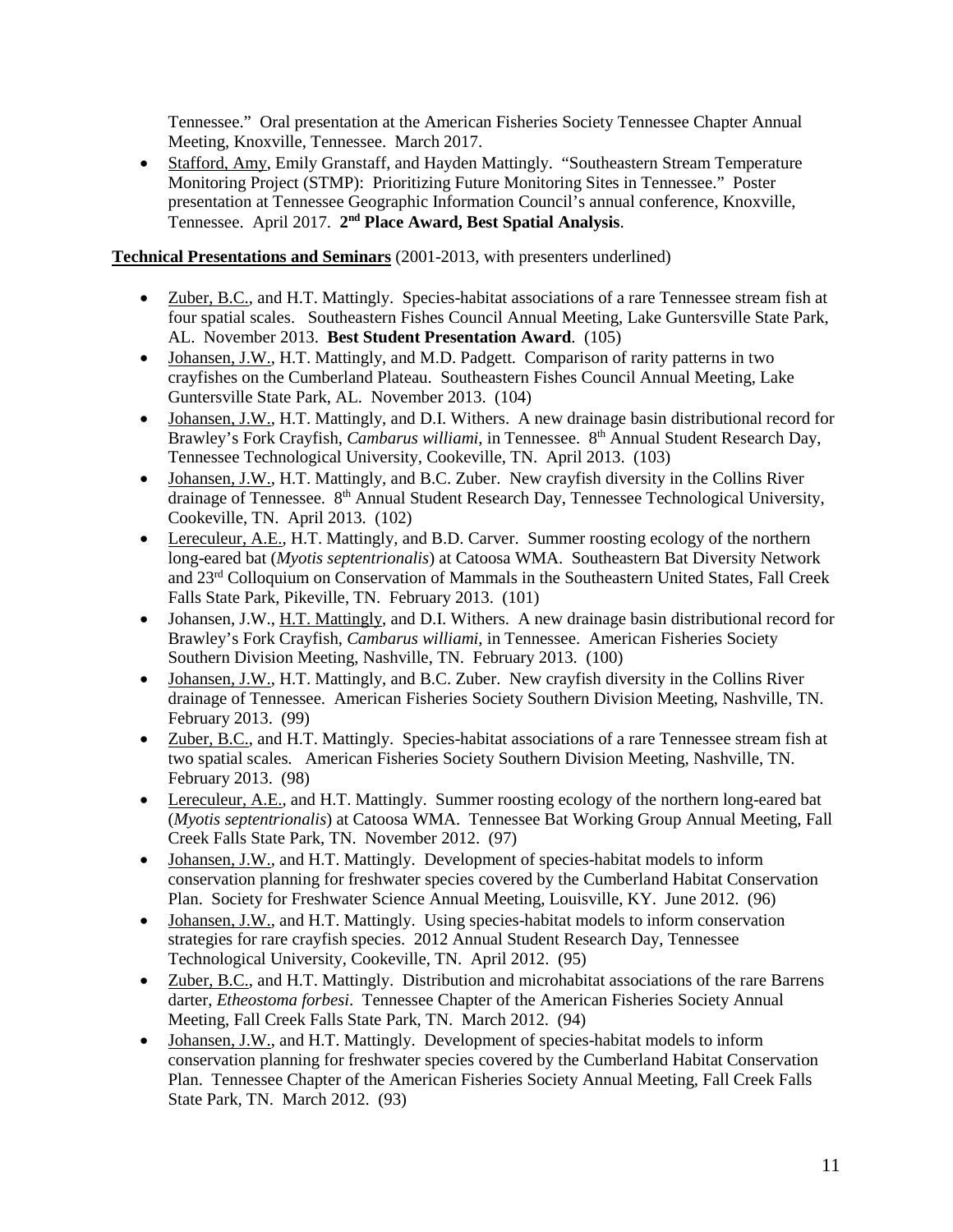- Johansen, J.W., and H.T. Mattingly. Development of species-habitat models to inform conservation planning for freshwater species covered by the Cumberland Habitat Conservation Plan. Southeastern Fishes Council Annual Meeting, Chattanooga, TN. November 2011. **First Place Award for Poster Presentations (Best Poster Award)**. (92)
- Zuber, B.C., and H.T. Mattingly. Distribution and microhabitat associations of the rare Barrens darter, *Etheostoma forbesi*. Southeastern Fishes Council Annual Meeting, Chattanooga, TN. November 2011. (91)
- Johansen, J.W., and H.T. Mattingly. Diversity and conservation status of the crayfishes of the Appalachian Plateau. Tennessee Academy of Science Annual Meeting, Jackson, TN. October 2011. (90)
- Johansen, J.W., H.T. Mattingly, D.I. Withers, and G.M. Rohrbach. Logistic regression models to predict the distribution of *Cambarus pristinus* in Tennessee. 2011 Annual Student Research Day, Tennessee Technological University, Cookeville, TN. April 2011. **Research Award Winner for Environmental Sciences-Biology Category**. (89)
- Zuber, B.C., and H.T. Mattingly. Annual monitoring of Barrens topminnow populations. Rare Fishes Annual Meeting, Cookeville, TN. March 2011. (88)
- Bergen, D.R., H.T. Mattingly, and B.C. Zuber. Dispersal patterns of stocked Barrens topminnows. Rare Fishes Annual Meeting, Cookeville, TN. March 2011. (87)
- Black, T.R., H. T. Mattingly, and David. D. Smith. Habitat use of stream-dwelling crayfish during reproductive seclusion. North Carolina Chapter, American Fisheries Society Meeting, Charlotte, NC. February 2011. **Best Scientific Presentation Award (W. Don Baker Memorial Award)**. (86)
- Johansen, J.W., H.T. Mattingly, D.I. Withers, and G.M. Rohrbach. Logistic regression models to predict the distribution of *Cambarus pristinus* in Tennessee, USA. 18th Symposium of International Association of Astacology, Columbia, MO. July 2010. (85)
- Zuber, B.C., H.T. Mattingly, and R.C. Harrington. Distribution and abundance of the rare Barrens darter, *Etheostoma forbesi*. Tennessee Chapter of the American Fisheries Society Annual Meeting, Fall Creek Falls State Park, TN. March 2010. (84)
- Watts, A.V., and H.T. Mattingly. Winter 2010 monitoring of Barrens topminnow populations. Rare Fishes Annual Meeting, Cookeville, TN. March 2010. (83)
- Zuber, B.C., and H.T. Mattingly. Distribution and abundance of the rare Barrens darter, *Etheostoma forbesi*. Rare Fishes Annual Meeting, Cookeville, TN. March 2010. (82)
- Bergen, D.R., D.L. Combs, and H.T. Mattingly. Comparative nesting biology of the Barrens and fringed darters. Rare Fishes Annual Meeting, Cookeville, TN. March 2010. (81)
- Blomquist, S.M., T.D. Johnson, R.K. Miles, M. Thurman, V.M. Davis, and H.T. Mattingly. A community-based approach to setting conservation goals and objectives for multiple fish species on the Cumberland Plateau in Tennessee. Southern Division of the American Fisheries Society Meeting, Asheville, NC. February 2010. (80)
- Black, Tyler R., and H.T. Mattingly. Habitat use of female Meek's Crayfish during reproductive seclusion. Southern Division of the American Fisheries Society Meeting, Asheville, NC. February 2010. (79)
- Blomquist, S.M., T.D. Johnson, R.K. Miles, M. Thurman, V.M. Davis, and H.T. Mattingly. A community-based approach to setting conservation goals and objectives for multiple fish species on the Cumberland Plateau in Tennessee. Southeastern Fishes Council Annual Meeting, Guntersville, AL. November 2009. (78)
- Watts, A.V., and H.T. Mattingly. Efficacy of in situ artificial refugia to increase recruitment of the Barrens topminnow in the presence of invasive western mosquitofish. Southeastern Fishes Council Annual Meeting, Guntersville, AL. November 2009. (77)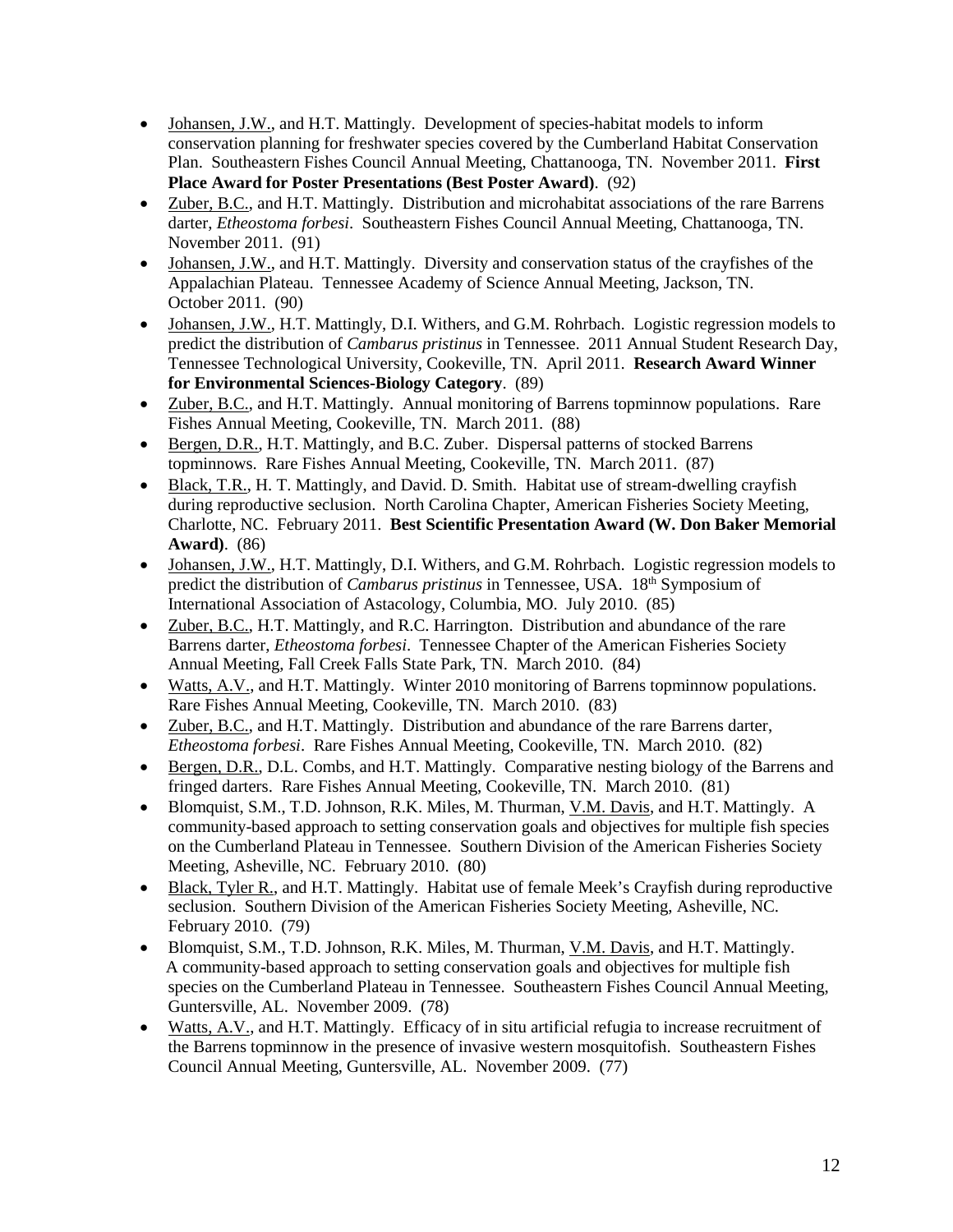- Zuber, B.C., H.T. Mattingly, and R.C. Harrington. Distribution and abundance of the rare Barrens darter, *Etheostoma forbesi*. Southeastern Fishes Council Annual Meeting, Guntersville, AL. November 2009. (76)
- Mattingly, H.T. Arts and Sciences impacting our region: The Cumberland Habitat Conservation Plan. Tennessee Technological University, College of Arts and Sciences, Board of Visitors Annual Meeting, Invited Presentation, Cookeville, TN. October 2009. (75)
- Harvey, J.A., V.S. Neary, and H.T. Mattingly. Assessment of exhaustion-threshold curves for fish volitionally swimming in culverts. 33rd International Association of Hydraulic Engineering and Research Biennial Congress, Vancouver, BC, Canada. August 2009. (74)
- Black, T.R., and H.T. Mattingly. Habitat use of female Hairy Crayfish during reproductive seclusion. American Fisheries Society 139<sup>th</sup> Annual Meeting, Nashville, TN. August 2009. (73)
- Blomquist, S.M., T.D. Johnson, H.T. Mattingly, A.J. Wyss, E. Woodle, D. Ostermeier, K.O. Lannom, and K. Medlock. Multispecies habitat conservation plans in the Cumberlands: developing new partnerships for freshwater conservation in Tennessee. American Fisheries Society 139<sup>th</sup> Annual Meeting, Nashville, TN. August 2009. Invited symposium presentation. (72)
- Bergen, D.R., D.L. Combs, and H.T. Mattingly. Nesting biology, chronology, and hybridization risks of the rare Barrens darter. American Fisheries Society 139<sup>th</sup> Annual Meeting, Nashville, TN. August 2009. (71)
- Watts, A.V., and H.T. Mattingly. Monitoring Barrens topminnow populations during winter 2008-2009. Barrens Fishes Annual Meeting, Crossville, TN. March 2009. (70)
- Watts, A.V., and H.T. Mattingly. Efficacy of *in situ* artificial refugia to increase recruitment of the imperiled Barrens topminnow in the presence of western mosquitofish. Barrens Fishes Annual Meeting, Crossville, TN. March 2009. (69)
- Bergen, D.R., D.L. Combs, and H.T. Mattingly. Comparative nesting biology of the Barrens and fringed darters. Barrens Fishes Annual Meeting, Crossville, TN. March 2009. (68)
- Watts, A.V., and H.T. Mattingly. Efficacy of *in situ* artificial refugia to increase recruitment of the imperiled Barrens topminnow in the presence of western mosquitofish. American Fisheries Society, Tennessee Chapter Annual Meeting, Montgomery Bell State Park, Burns, TN. March 2009. (67)
- Black, T.R., and H.T. Mattingly. Habitat use of female Hairy Crayfish during reproductive seclusion. American Fisheries Society, Tennessee Chapter Annual Meeting, Montgomery Bell State Park, Burns, TN. March 2009. (66)
- Herleth-King, S.S., and H.T. Mattingly. Habitat use of two crayfishes, *Orconectes meeki meeki* and *Orconectes williamsi*, in a small Missouri Ozark stream. American Fisheries Society, Tennessee Chapter Annual Meeting, Montgomery Bell State Park, Burns, TN. March 2009. (65)
- Black, T.R., J.E. Detar, B.K. Jones, and H.T. Mattingly. Ecology and conservation of the threatened blackside dace, *Phoxinus cumberlandensis*, a threatened stream fish in Kentucky and Tennessee, USA. Southeastern Fishes Council Annual Meeting, Chattanooga, TN. November 2008. (Student poster award, third place). (64)
- Blomquist, S.M., H.T. Mattingly, T.D. Johnson, and A.J. Wyss. Conservation planning for eight fish species on the Cumberland Plateau. Southeastern Fishes Council Annual Meeting, Chattanooga, TN. November 2008. (63)
- Blomquist, S.M., A.J. Wyss, T.D. Johnson, and H.T. Mattingly. Multi-species conservation planning on the Cumberland Plateau: How can this effort help Tennessee herpetofauna? Tennessee Herpetological Society 14<sup>th</sup> Annual Meeting, Sewanee, TN. September 2008. (62)
- Johnson, T.D., M. Thurman, R.K. Miles, A.J. Wyss, and H.T. Mattingly. Objective criteria for selecting covered species and activities in multispecies Habitat Conservation Plans on the Cumberland Plateau, Tennessee. Society for Conservation Biology Global Meeting, Chattanooga, TN. July 2008. (61)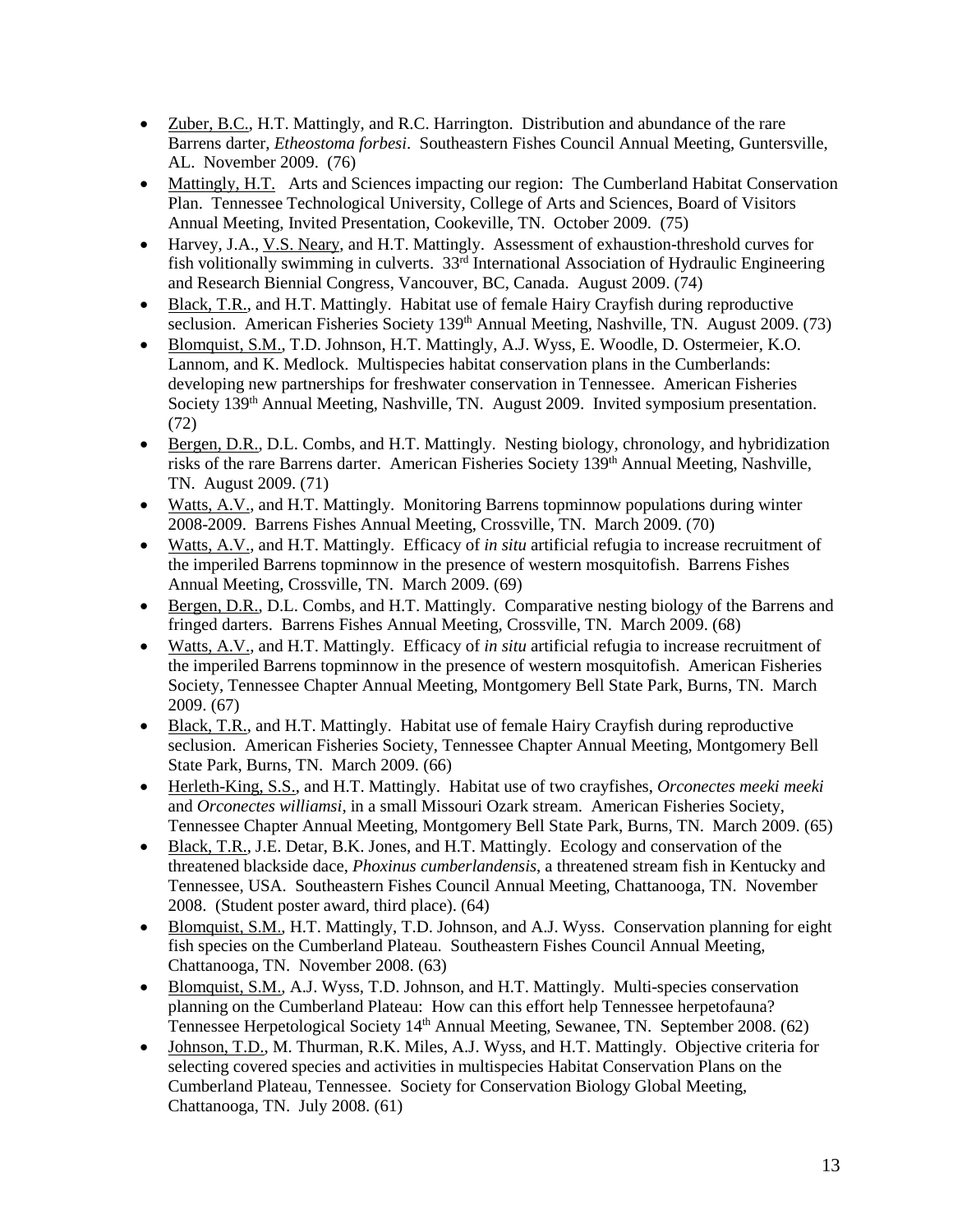- Black, T.R., J.E. Detar, B.K. Jones, and H.T. Mattingly. Ecology and conservation of the threatened blackside dace, *Phoxinus cumberlandensis*, a threatened stream fish in Kentucky and Tennessee, USA. Society for Conservation Biology Global Meeting, Chattanooga, TN. July 2008. (60)
- Harvey, J.A., V.S. Neary, and H.T. Mattingly. An ecohydraulic approach to controlling western mosquitofish in Barrens topminnow habitats in middle Tennessee. Tennessee Water Resources Symposium, Montgomery Bell State Park, TN. April 2008. (59)
- Black, T.R., S.S. Herleth-King, and H.T. Mattingly. Efficacy of internal PIT tagging of smallbodied crayfish for ecological study. American Fisheries Society, Tennessee Chapter Annual Meeting, Fall Creek Falls State Park, TN. March 2008. (58)
- Black, T.R., S.S. Herleth-King, and H.T. Mattingly. Efficacy of internal PIT tagging of smallbodied crayfish for ecological study. American Fisheries Society, Southern Division Meeting, Wheeling, WV. March 2008. (57)
- Mattingly, C.A., H.T. Mattingly, and T.D. Johnson. Sustainable research at Tennessee Technological University: Scientific support for the Cumberlands HCP project. University Day at the State Legislature, Nashville, TN. March 2008. (Video presentation can be viewed at the following link: [http://www.youtube.com/watch?v=x9X0TePPaw0\)](http://www.youtube.com/watch?v=x9X0TePPaw0). (56)
- Mattingly, H.T., T.D. Johnson, and A. Knox. Sustainable research at Tennessee Technological University: Scientific support for the Cumberlands. University Day at the State Legislature, Nashville, TN. March 2008. (Poster presentation). (55)
- Watts, A.V., and H.T. Mattingly. Monitoring Barrens topminnow populations during winter/spring 2008. Rare Fishes Annual Meeting, Cookeville, TN. March 2008. (54)
- Watts, A.V., and H.T. Mattingly. Evaluating artificial refugia for enhancing in situ survival of juvenile Barrens topminnows. Rare Fishes Annual Meeting, Cookeville, TN. March 2008. (53)
- Harvey, J.A., V.S. Neary, and H.T. Mattingly. An ecohydraulic approach to controlling western mosquitofish invasion of Barrens topminnow habitats. Rare Fishes Annual Meeting, Cookeville, TN. March 2008. (52)
- McAbee, K., N.P. Nibbelink, and H.T. Mattingly. Development of a comprehensive management tool for a federally threatened minnow, *Phoxinus cumberlandensis* (blackside dace). American Fisheries Society, Georgia Chapter Meeting, Lake Oconee, GA. January 2008. (51)
- Black, T.R., and H.T. Mattingly. Impacts of logging disturbance on blackside dace (*Phoxinus cumberlandensis*) reproductive ecology. Cumberlands Habitat Conservation Plan Science Advisory Committee Meeting, Cumberland Mountain State Park, Crossville, TN. September 2007. (50)
- Johnson, T.D., and H.T. Mattingly. Required components of HCPs: The Science Advisory Committee's role in providing scientific support. Cumberlands Habitat Conservation Plan Science Advisory Committee Meeting, Cumberland Mountain State Park, Crossville, TN. September 2007. (49)
- Mattingly, H.T. Assessing threats, take, and mitigation strategies for endangered aquatic species in the Cumberlands: A survey-based approach. Special Session on Aquatic Habitat Conservation Plans, North American Benthological Society 55th Annual Meeting, Columbia, SC. June 2007. Invited presentation. (48)
- Black, T.R., and H.T. Mattingly. Impacts of logging disturbance on blackside dace (*Phoxinus cumberlandensis*) reproductive ecology. North American Benthological Society 55th Annual Meeting, Columbia, SC. June 2007. (47)
- Benton, P.D., H.T. Mattingly, and V.S. Neary. Swimming performance of the Barrens topminnow and western mosquitofish: Implications for barrier design and topminnow conservation. Kennesaw State University, Kennesaw, GA. April 2007. Invited seminar. (46)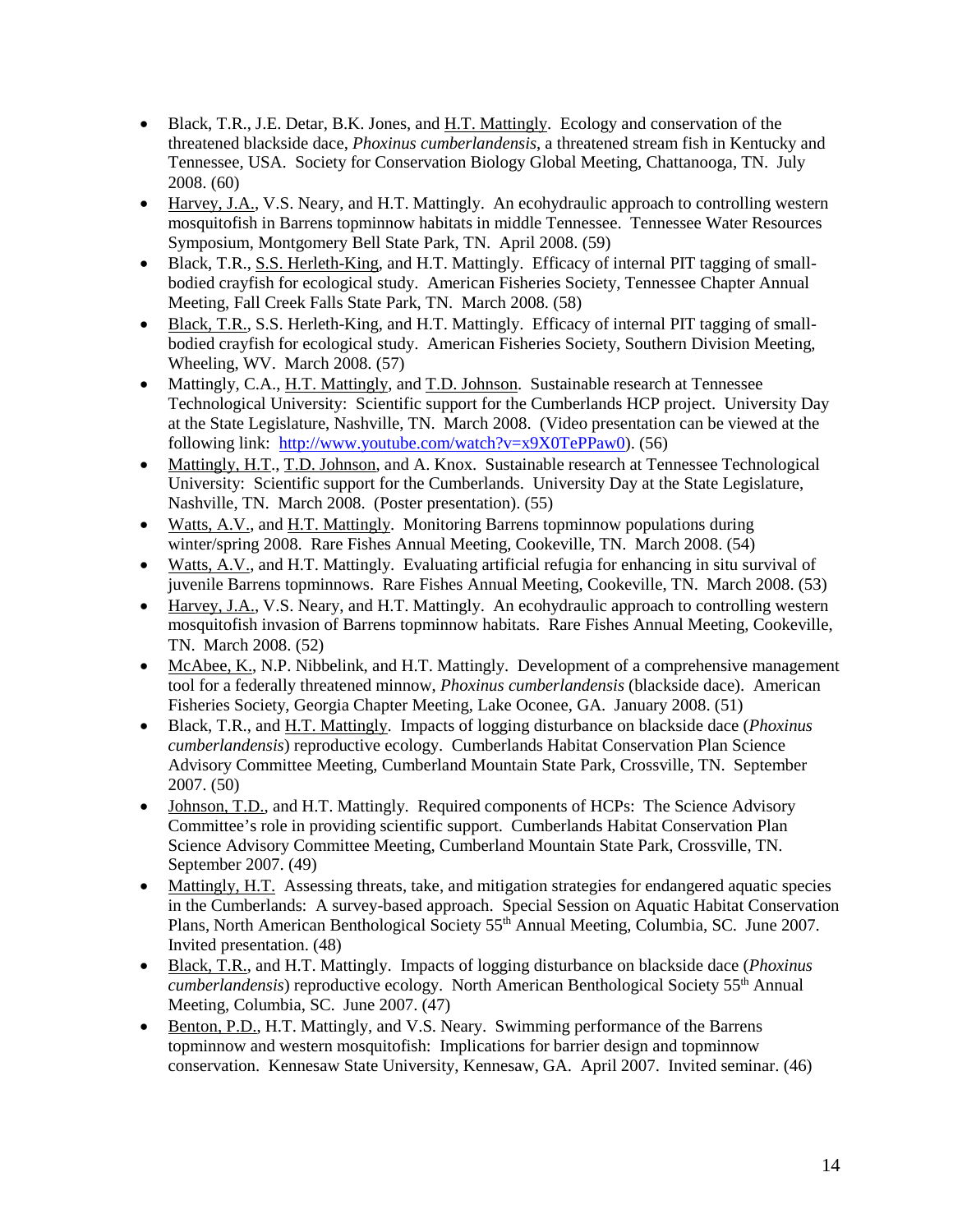- Mattingly, H.T. Acting locally: Tennessee Technological University initiatives to reduce impacts of global climate change. Invited presentation, Window on the World Symposium, Tennessee Technological University, Cookeville. April 2007. (45)
- Benton, P.D., H.T. Mattingly, and V.S. Neary. Swimming and jumping performance of western mosquitofish and Barrens topminnows: Implications for barrier design. Rare Fishes Meeting, Morristown, TN. March 2007. (44)
- Westhoff, J.T. and H.T. Mattingly. Behavior and survival of Barrens topminnows along a density gradient of western mosquitofish. Rare Fishes Meeting, Morristown, TN. March 2007. (43)
- Abernathy, A.C. and H.T. Mattingly. Striated darter population status in the Duck River watershed. Rare Fishes Meeting, Morristown, TN. March 2007. (42)
- Black, T.R. and H.T. Mattingly. Blackside dace population status and performance of predictive habitat models. Rare Fishes Meeting, Morristown, TN. March 2007. (41)
- Wyss, A. and H.T. Mattingly. The Cumberland Habitat Conservation Plan for water resources: Implications for conservation of endangered aquatic species in Kentucky and Tennessee. Rare Fishes Meeting, Morristown, TN. March 2007. (40)
- Benton, P.D., H.T. Mattingly, and V.S. Neary. Swimming performance of the Barrens topminnow and western mosquitofish: Implications for barrier design and topminnow conservation. American Fisheries Society, Southern Division Meeting, Memphis, TN. February 2007. (39)
- Westhoff, J.T. and H.T. Mattingly. Mechanisms for coexistence of the introduced western mosquitofish and native Barrens topminnows with an emphasis on density and artificial refuges. American Fisheries Society, Southern Division Meeting, Memphis, TN. February 2007. (38)
- Abernathy, A.C. and H.T. Mattingly. Population status and environmental correlates for the rare striated darter in the Duck River, Tennessee. American Fisheries Society, Southern Division Meeting, Memphis, TN. February 2007. (37)
- Black, T.R. and H.T. Mattingly. Population densities and performance of predictive habitat models for the threatened blackside dace *Phoxinus cumberlandensis*. American Fisheries Society Southern Division Meeting, Memphis, TN. February 2007. (36)
- Benton, P.D., and H.T. Mattingly. Evaluating jumping performance of the Barrens topminnow (*Fundulus julisia*) and western mosquitofish (*Gambusia affinis*). American Fisheries Society Southern Division Meeting, Memphis, TN. February 2007. (35)
- Bizwell, E.A., and H.T. Mattingly. Aggressive interactions between the endangered Nashville crayfish and two coexisting crayfish species. American Fisheries Society, Southern Division Meeting, Memphis, TN. February 2007. (34)
- Benton, P.D., H.T. Mattingly, and V.S. Neary. Swimming performance of the Barrens topminnow (*Fundulus julisia*) and western mosquitofish (*Gambusia affinis*): Implications for barrier design and topminnow conservation. U.S. Fish and Wildlife Service, Fish Barrier Workshop and Conference, Asheville, NC. November 2006. (33)
- Mattingly, H.T. Aquatic wildlife in the Cumberlands. Water Forum, Cumberland Mountain State Park, Crossville, TN. August 2006. (32)
- Mattingly, H.T., V.S. Neary, P.D. Benton, J.T. Westhoff, and J.A. Harvey. Conservation of Barrens topminnow populations exposed to invasive western mosquitofish: A multidisciplinary and ecohydraulic research approach. World Environmental and Water Resources Congress 2006, Omaha, NE. May 2006. (31)
- Black, T.R. and H.T. Mattingly. Population densities and habitat affinities of the threatened blackside dace, *Phoxinus cumberlandensis*. American Fisheries Society, Tennessee Chapter Annual Meeting, Paris Landing State Park, TN. March 2006. (30)
- Abernathy, A.C. and H.T. Mattingly. Proposed status survey for *Etheostoma striatulum*. Rare Fishes Meeting, Morristown, TN. February 2006. (29)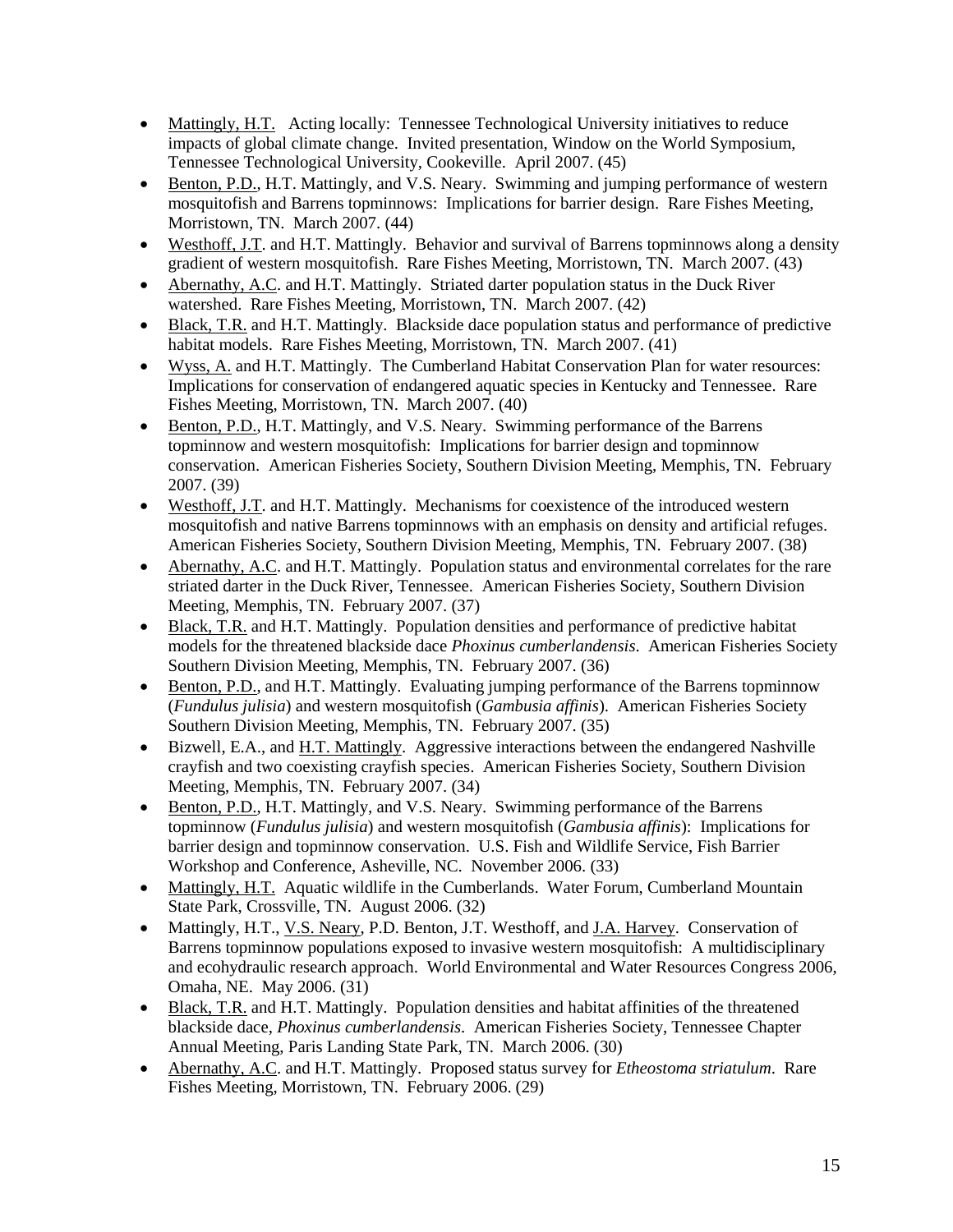- Benton, P.D. and H.T. Mattingly. Swimming performance of the Barrens topminnow (*Fundulus julisia*) and western mosquitofish (*Gambusia affinis*): Implications for barrier design and topminnow conservation. Rare Fishes Meeting, Morristown, TN. February 2006. (28)
- Black, T.R. and H.T. Mattingly. Population densities and habitat affinities of the threatened blackside dace, *Phoxinus cumberlandensis*. Rare Fishes Meeting, Morristown, TN. February 2006. (27)
- Westhoff, J.T. and H.T. Mattingly. Mechanisms for coexistence of introduced western mosquitofish (*Gambusia affinis*) and native Barrens topminnows (*Fundulus julisia*) with emphasis on density and artificial habitat. Rare Fishes Meeting, Morristown, TN. February 2006. (26)
- Black, T.R. and H.T. Mattingly. Population densities and habitat affinities of the threatened blackside dace, *Phoxinus cumberlandensis*. American Fisheries Society, Southern Division Meeting, San Antonio, TX. February 2006. (25)
- Black, T.R. and H.T. Mattingly. Population densities and habitat affinities of the threatened blackside dace, *Phoxinus cumberlandensis*. Fifth Annual Fisheries Student Colloquium, Greenville, NC. November 2005. (24)
- Mattingly, H.T., D.E. Stephens, J.E. Detar, and C.F. Walton. Annual and seasonal trends in blackside dace *Phoxinus cumberlandensis* catch rates, with implications for species monitoring. 59th Annual Conference of Southeastern Association of Fish and Wildlife Agencies, St. Louis, MO. October 2005. (23)
- Mattingly, H.T., B.K. Jones and E.A. Bizwell. Ecology and conservation of endangered aquatic species in Kentucky and Tennessee. Invited seminar, Aquaculture Research Center, Kentucky State University, Frankfort, KY. March 2005. (22)
- Jones, B.K. and H.T. Mattingly. Predictive habitat models for conservation of the federally threatened blackside dace *Phoxinus cumberlandensis*. American Fisheries Society, Tennessee Chapter Annual Meeting, Fall Creek Falls, TN. March 2005. (21)
- Mattingly, H.T. and D.L. Galat. Predictive performance of a microhabitat model for a rare Ozark stream fish. Tennessee EPSCoR Environmental Summit, Tennessee Technological University, Cookeville, TN. February 2005. (20)
- Jones, B.K. and H.T. Mattingly. Predictive habitat models for conservation of the threatened blackside dace, *Phoxinus cumberlandensis*. American Fisheries Society, Southern Division Meeting, Virginia Beach, VA. February 2005. (19)
- Jones, B.K. and H.T. Mattingly. Predictive habitat models for conservation of the threatened blackside dace, *Phoxinus cumberlandensis*. Fourth Annual Fisheries Student Colloquium, Marineland, FL. November 2004. (18)
- Detar, J.E. and H.T. Mattingly. Response of southern redbelly dace to clove oil and MS-222: effects of anesthetic concentration and water temperature. 58th Annual Conference of Southeastern Association of Fish and Wildlife Agencies, Hilton Head, SC. November 2004. **Best Fisheries Presentation Award**. (17)
- Laha, M. (H.T. Mattingly as "Mentor"). The impact of introduced mosquitofish on the imperiled Barrens topminnow. TTU Chapter Sigma Xi Graduate Student Paper Contest, Cookeville, TN. April 2004. (16)
- Detar, J.E. and H.T. Mattingly. Population densities and movement patterns of the threatened blackside dace (*Phoxinus cumberlandensis*). American Fisheries Society, Tennessee Chapter Annual Meeting, Fall Creek Falls, TN. March 2004. (15)
- Jones, B.K. and H.T. Mattingly. Building a predictive habitat model for the blackside dace, *Phoxinus cumberlandensis*. American Fisheries Society, Tennessee Chapter Annual Meeting, Fall Creek Falls, TN. March 2004. (14)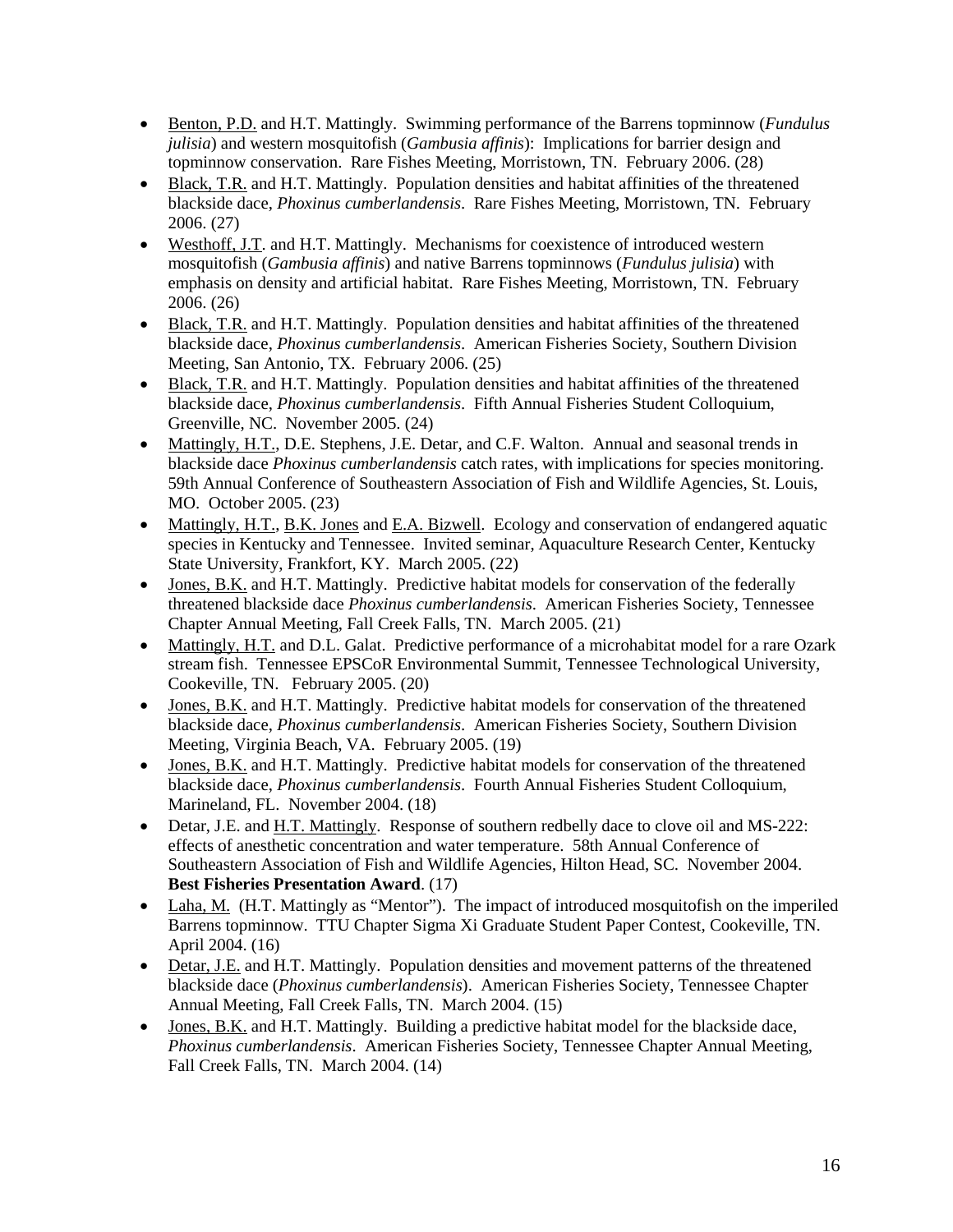- Laha, M. and H.T. Mattingly. Effects of water temperature on the growth of Barrens topminnow and western mosquitofish. American Fisheries Society, Tennessee Chapter Annual Meeting, Fall Creek Falls, TN. March 2004. (13)
- Detar, J.E. and H.T. Mattingly. Population densities and movement patterns of the threatened blackside dace (*Phoxinus cumberlandensis*). American Fisheries Society, Southern Division Meeting, Oklahoma City, OK. February 2004. (12)
- Laha, M. and H.T. Mattingly. Effect of water temperature on the growth of Barrens topminnow (*Fundulus julisia*) and western mosquitofish (*Gambusia affinis*). 113th Meeting of the Tennessee Academy of Science, Franklin, TN. November 2003. **Third Place award**. (11)
- Detar, J.E. and H.T. Mattingly. Determining population densities and movement patterns of the threatened blackside dace, *Phoxinus cumberlandensis*, in northern Tennessee and southeastern Kentucky. Third Annual Future Fisheries Professionals Student Colloquium, Morgantown, WV. November 2003. (10)
- Jones, B.K. and H.T. Mattingly. Building a predictive habitat model for the blackside dace, *Phoxinus cumberlandensis*. Third Annual Future Fisheries Professionals Student Colloquium, Morgantown, WV. November 2003. (9)
- Hansen, K.A. and H.T. Mattingly. Identifying pre-impact sources of variation within and among warmwater stream fish communities of western Tennessee. Third Annual Future Fisheries Professionals Student Colloquium, Morgantown, WV. November 2003. (8)
- Mattingly, H.T. and D.L. Galat. Predictive performance of a microhabitat model for a rare Ozark stream fish. Percis III: Third International Symposium for Percid Fish Biology, Madison, WI. July 2003. (7)
- Mattingly, H.T. and D.L. Galat. Predictive performance of a microhabitat model for a rare Ozark stream fish. Society for Conservation Biology 17th Annual Meeting, Duluth, MN. June 2003. (6)
- Detar, J.E. and H.T. Mattingly. Response of southern redbelly dace to clove oil and MS-222: effects of anesthetic concentration and water temperature. American Fisheries Society, Tennessee and Arkansas Chapters Annual Meeting, Jackson, TN. March 2003. (5)
- Detar, J.E. and H.T. Mattingly. Determining population densities and movement patterns of the federally threatened blackside dace (*Phoxinus cumberlandensis*) in southern Kentucky and northern Tennessee. Second Annual Future Fisheries Professionals Student Colloquium, Cookeville, TN. November 2002. (4)
- Mattingly, H.T. Ecology and conservation of a threatened Ozark stream fish. Invited seminar, Department of Biological Sciences, Old Dominion University, Norfolk, VA. October 2002. (3)
- Mattingly, H.T. Predator-prey relationships among freshwater stream fishes in Trinidad and Tobago, West Indies. Invited seminar, Tennessee Technological University, Student Fisheries Association, Department of Biology, Cookeville, TN. January 2002. (2)
- Mattingly, H.T. Ecology and conservation of a threatened Ozark stream fish. Invited presentation, Sigma Xi, The Scientific Research Society, Tennessee Technological University Chapter, Cookeville, TN. October 2001. (1)

# **University, Community, and Professional Service**

*Significant Service to Tennessee Board of Regents and Tennessee Technological University*

- University Research Advisory Council member, TTU
- Environmental and Sustainability Studies Committee, TTU
- Green Power Task Force, TTU Faculty Representative, Tennessee Board of Regents
- Sustainable Campus Fee Committee Faculty Representative, TTU
- Green Power Energy Task Force, TTU
- Chair, Environmental Management System Committee, TTU